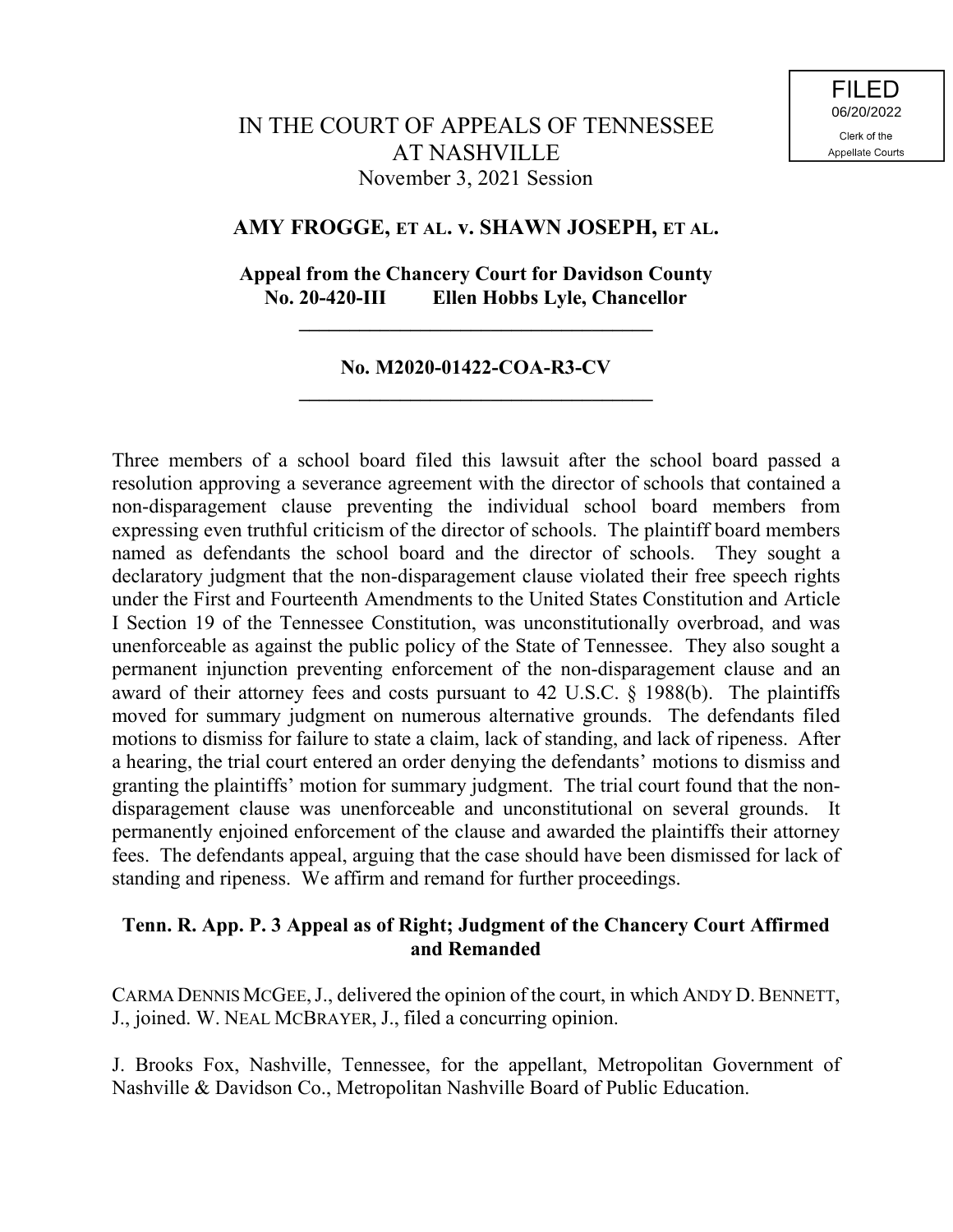Charles W. Cagle and Katherine Kimmel, Nashville, Tennessee, for the appellant, Shawn Joseph.

Daniel A. Horwitz and Lindsay B. Smith, Nashville, Tennessee, for the appellees, Fran Bush, Jill Speering, and Amy Frogge.

## **OPINION**

### **I. FACTS & PROCEDURAL HISTORY**

In 2016, the Metropolitan Nashville Board of Public Education ("the Board") entered into a contract of employment with Dr. Shawn Joseph, whereby Dr. Joseph would serve as Director of Schools for Metro Nashville for a term from  $2016$  until  $2020$ <sup>1</sup> During his tenure, Dr. Joseph's relationship with the Board and several of its elected members became tumultuous due to several instances of alleged misconduct and poor performance. Local news sources reported on the controversies, and the State of Tennessee recommended that Dr. Joseph's educator's license be suspended.

On April 9, 2019, a five-member majority of the Board voted to terminate Dr. Joseph's employment contract and approve the terms of a Severance Agreement with him. Each of the three plaintiffs in this case, Jill Speering, Fran Bush, and Amy Frogge, voted against approving the Severance Agreement. The Severance Agreement contained the following provisions that are relevant to this appeal:

This Severance Agreement is entered into on this 17 day of April, 2019, by and between the Metropolitan Nashville Board of Public Education ("Board") and Dr. Shawn Joseph ("Dr. Joseph"). . . .

1. The Board's Agreement.

. . .  $f_{\ldots}$ .

. . .

 (2) The Board will not make any disparaging or defamatory comments regarding Dr. Joseph and his performance as Director of Schools. This provision shall be effective for the Board collectively *and binding upon each Board member individually*. Dr. Joseph does not waive any right to institute litigation and seek damages against any Board member *in his/her individual capacity* who violates the terms and conditions [of] this Article of the

<sup>&</sup>lt;sup>1</sup> Because the defendants filed motions to dismiss pursuant to Tennessee Rule of Civil Procedure 12.02(6) and argue on appeal that the trial court should have dismissed the case, the facts presented in this opinion are largely taken from the complaint.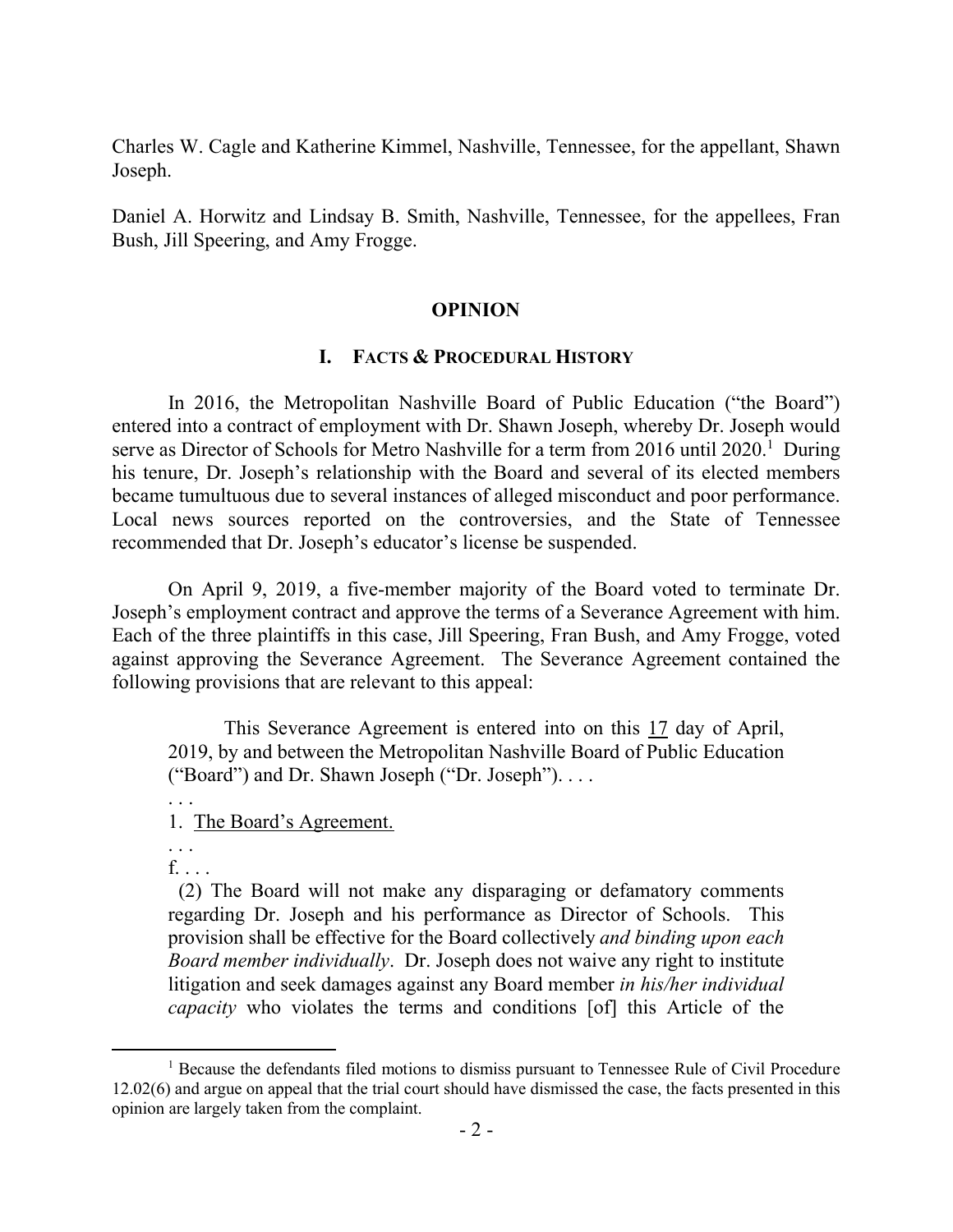#### agreement.

(emphasis added). The Severance Agreement defined the term "Disparaging" as "a false and injurious statement that discredits or detracts from the reputation of another person." However, it separately defined "Defamatory" as "a statement or communication tending to harm a person's reputation by subjecting the person to public contempt, disgrace, or ridicule, or by adversely affecting the person's business." Because the non-disparagement clause prohibited "any disparaging *or* defamatory comments," (emphasis added), and the definition of "defamatory" was not limited to false statements, it had the effect of prohibiting even truthful statements about Dr. Joseph if they tended to harm his reputation by subjecting him to "public contempt, disgrace, or ridicule" or "adversely" affecting his business. Dr. Joseph likewise agreed not to make any disparaging or defamatory comments regarding Metro, the Board, or individual members of the Board.

On May 4, 2020, Ms. Frogge, Ms. Speering, and Ms. Bush ("Plaintiffs") filed this lawsuit individually and in their official capacities as Board members, naming as defendants Dr. Joseph and the Metropolitan Government of Nashville and Davidson County, acting by and through the Metropolitan Nashville Board of Public Education. Plaintiffs alleged that the Board had unlawfully censored even truthful criticism of Dr. Joseph under penalty of personal liability. They claimed that the restriction prevented them, as elected officials, from speaking candidly and honestly with their constituents and with other elected officials about matters essential to their official duties. Plaintiffs contended that the non-disparagement clause effected a prior restraint on their ability to make constitutionally protected comments regarding Dr. Joseph and his performance as Director of Schools. They also asserted that the non-disparagement clause constituted a speaker-based and content-based restriction on speech. Thus, Plaintiffs alleged that the non-disparagement clause violated their free speech rights under the First and Fourteenth Amendments to the United States Constitution and Article I Section 19 of the Tennessee Constitution. Plaintiffs also asserted that the non-disparagement clause had forbidden a vast amount of constitutionally protected speech and was unconstitutionally overbroad. They further alleged that the non-disparagement clause was unenforceable because it contravened Tennessee public policy as expressed in Tennessee Code Annotated section 8-50-602 to the extent that it prohibited Plaintiffs from communicating with other elected public officials.<sup>2</sup> They sought a declaratory judgment that the clause was unconstitutional and unenforceable pursuant to Tennessee Code Annotated section 29-14-101, et seq., and section 1-3-121, in addition to 42 U.S.C. § 1983. Plaintiffs also sought a permanent injunction prohibiting enforcement of the non-disparagement clause and an award of their attorney fees pursuant to 42 U.S.C. § 1988(b). They attached to their complaint the Severance Agreement and the minutes from the Board meeting during which Plaintiffs

<sup>&</sup>lt;sup>2</sup> Tennessee Code Annotated section 8-50-602(a) is part of the Public Employee Political Freedom Act of 1980 ("PEPFA"), and provides, "No public employee shall be prohibited from communicating with an elected public official for any job-related purpose whatsoever."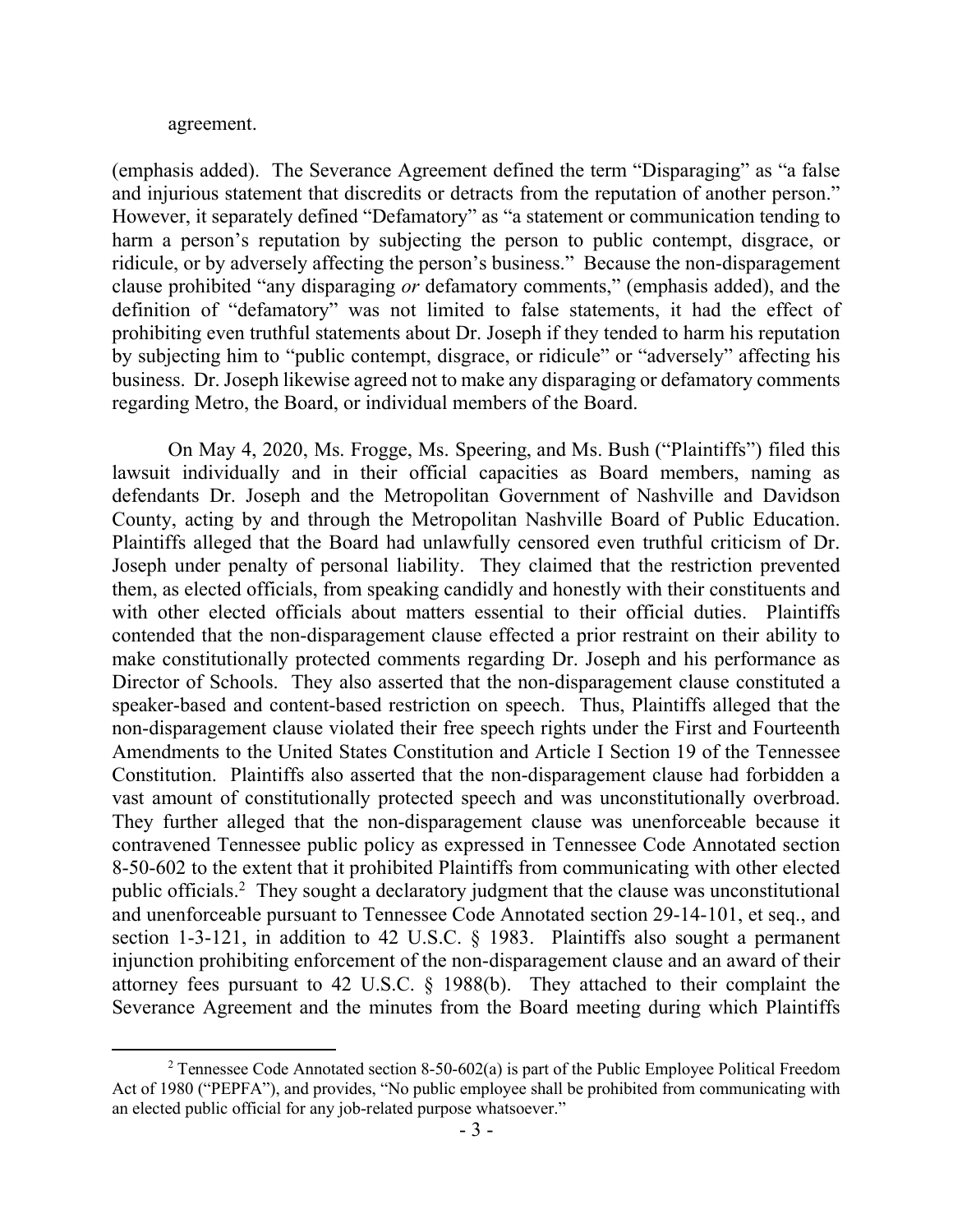voted against the resolution to accept the terms of the Severance Agreement.

Six weeks after the complaint was filed, neither defendant had filed an answer yet, but Plaintiffs filed a motion for summary judgment.<sup>3</sup> At the outset, Plaintiffs noted that the non-disparagement clause purported to be "binding upon each Board member individually," including Plaintiffs, even though they voted against adopting it. Thus, Plaintiffs maintained that their right to speak and express truthful criticism regarding Dr. Joseph had been unlawfully restrained by the Board under penalty of personal liability. Plaintiffs contended that because their speech had been restricted via a prior restraint, on the basis of its viewpoint, content, and the identity of the speaker, the restriction was presumptively unconstitutional such that the government would have the burden of proving the constitutionality of the restriction. Specifically, they argued that strict scrutiny would apply, so the government was required to demonstrate that the restriction on speech was narrowly tailed to serve a compelling state interest. Plaintiffs argued that Metro had no legitimate interest, much less a compelling one, in allowing censorship of political speech regarding government officials on matters of public importance. Even assuming that such an interest did exist, Plaintiffs argued that this restriction was not narrowly tailored. They also separately addressed the constitutionality of the restriction under the free speech protections of the Tennessee Constitution. Alternatively, Plaintiffs argued that the nondisparagement clause was unconstitutionally overbroad. They also asserted that the nondisparagement clause was void and unenforceable because it violates the public policy embodied in Tennessee Code Annotated section 8-50-602 or because it purported to strip them of legislative immunity. Alternatively, Plaintiffs asserted that the non-disparagement clause should be declared unenforceable against them individually because, although it purported to bind them individually, they did not assent to the contract. For all of these reasons, Plaintiffs sought summary judgment declaring that the clause was unenforceable and unconstitutional and a permanent injunction barring its enforcement.

On July 24, 2020, Metro filed a motion to dismiss pursuant to Tennessee Rule of Civil Procedure 12.02(6), asserting four grounds for dismissal: (1) lack of standing to challenge the Severance Agreement, (2) lack of ripeness, (3) failure to state a claim "under the First Amendment," and (4) failure to state a claim under the PEPFA. Metro filed a single memorandum which stated that it was both in support of its own motion to dismiss and in response to Plaintiffs' motion for summary judgment. First, regarding standing, Metro argued that a non-party to a contract has no standing to challenge the contract, and therefore, Plaintiffs did not have standing to challenge the Severance Agreement because

<sup>&</sup>lt;sup>3</sup> Tennessee Rule of Civil Procedure 56.01 provides:

A party seeking to recover upon a claim, counterclaim, or cross-claim or to obtain a declaratory judgment may, at any time after the expiration of thirty (30) days from the commencement of the action or after service of a motion for summary judgment by the adverse party, move with or without supporting affidavits for a summary judgment in the party's favor upon all or any part thereof.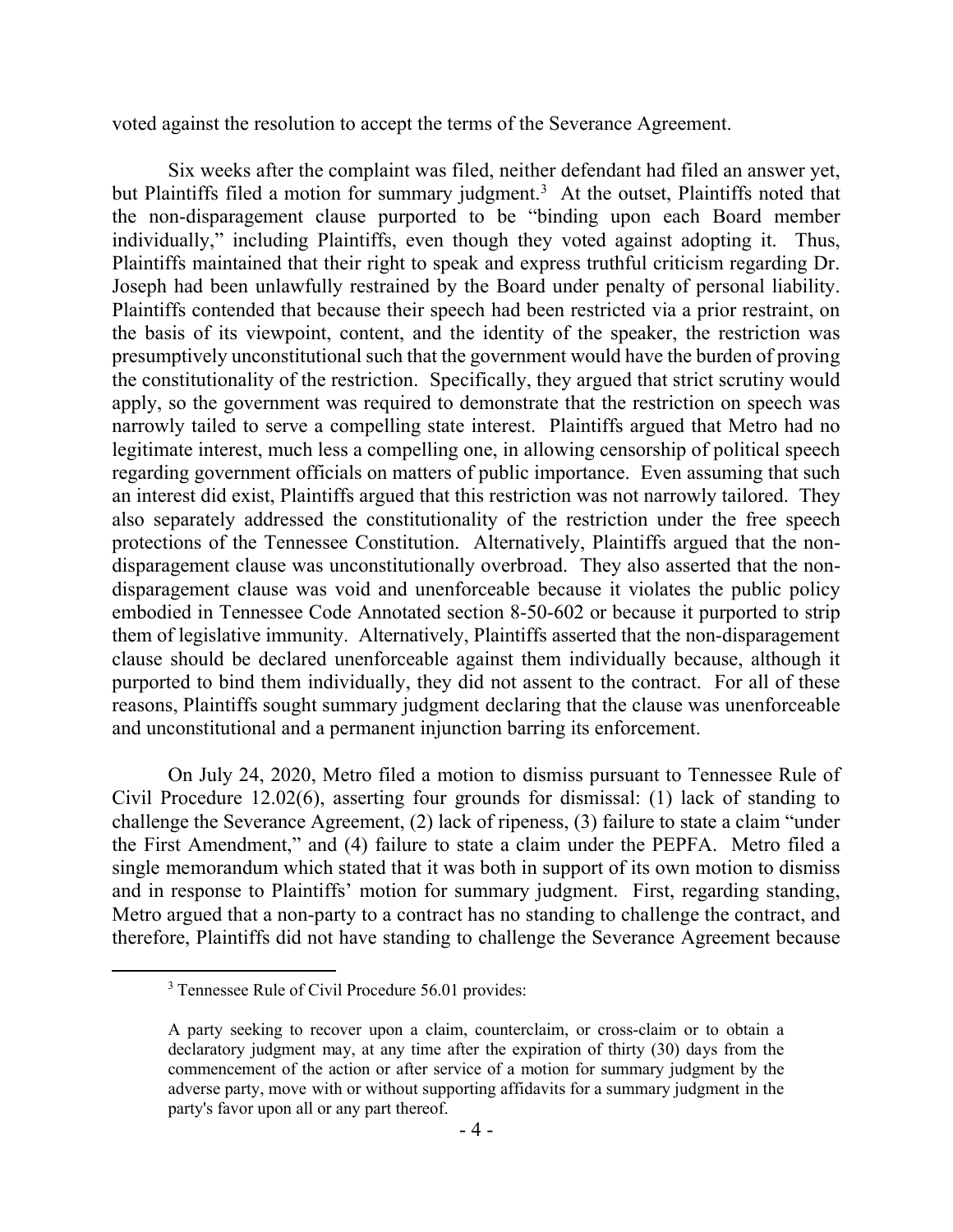they were not parties to it. Metro noted that the contract itself stated that it was "by and between" the Board and Dr. Joseph. According to Metro, the non-disparagement clause "says nothing about the Plaintiffs' speech" and should be interpreted to apply only to "the Board." Thus, Metro contended that the First Amendment was not implicated because Plaintiffs' individual speech was not affected. In a footnote, Metro stated that Plaintiffs "cannot be individually liable under a contract to which they did not expressly agree."

Next, Metro argued that Plaintiffs' claims were speculative and not ripe for review. Because Plaintiffs were asserting a "pre-enforcement" challenge to the non-disparagement clause, Metro argued that they were required to show a credible fear of its enforcement against them. Metro argued that the probability of harm was not substantial or of sufficient immediacy to warrant a declaratory judgment. According to Metro, the complaint did not sufficiently allege that Plaintiffs intended to make any statements at all or that Dr. Joseph would attempt to enforce the clause against them individually if they did. Thus, Metro suggested that Plaintiffs could challenge the validity of the non-disparagement clause in the event that they actually made a statement and that Dr. Joseph decided to sue them, at which point, according to Metro, their claims would become ripe.

Metro also argued that the complaint failed to state a claim for a violation of the First Amendment for two reasons: (1) the restriction did not constitute a "prior restraint" on speech but a "subsequent punishment" after speech, and (2) there was no governmental interference with speech when the agreement threatened liability to a private individual rather than the government. Finally, Metro argued that the complaint failed to state a claim for a violation of the PEPFA. Aside from discussing these four bases for Metro's motion to dismiss, however, the memorandum did not otherwise respond to the issues analyzed in Plaintiffs' motion for summary judgment.

Plaintiffs filed a response to Metro's motion to dismiss, arguing that Metro's standing and ripeness arguments were both premised on an erroneous interpretation of the Severance Agreement that would go to the merits of the case rather than matters of standing and ripeness. Plaintiffs insisted that they had standing for several reasons. First, Plaintiffs claimed that they had standing to petition the court to construe a contractual provision that, by its plain terms, purported to be "binding upon each Board member individually" and to seek a declaration regarding the validity and constitutionality of the provision. According to Plaintiffs, Metro's argument that the non-disparagement clause did not affect Plaintiffs' speech strained the plain language of the Severance Agreement "beyond recognition." Plaintiffs said they "certainly agree[d] with Metro that they did not *assent* to be bound by the contract," (emphasis added), but Plaintiffs pointed out that this was "one of Plaintiffs' own pending merits arguments" due to the clear and unambiguous language to the contrary within the Severance Agreement itself. Plaintiffs also asserted that they had "statutory standing" to seek a declaratory judgment under the Declaratory Judgment Act, Tenn. Code Ann. § 29-14-101, et seq., or pursuant to Tennessee Code Annotated section 1-3-121. Plaintiffs also asserted that they had prudential standing due to the "myriad constitutional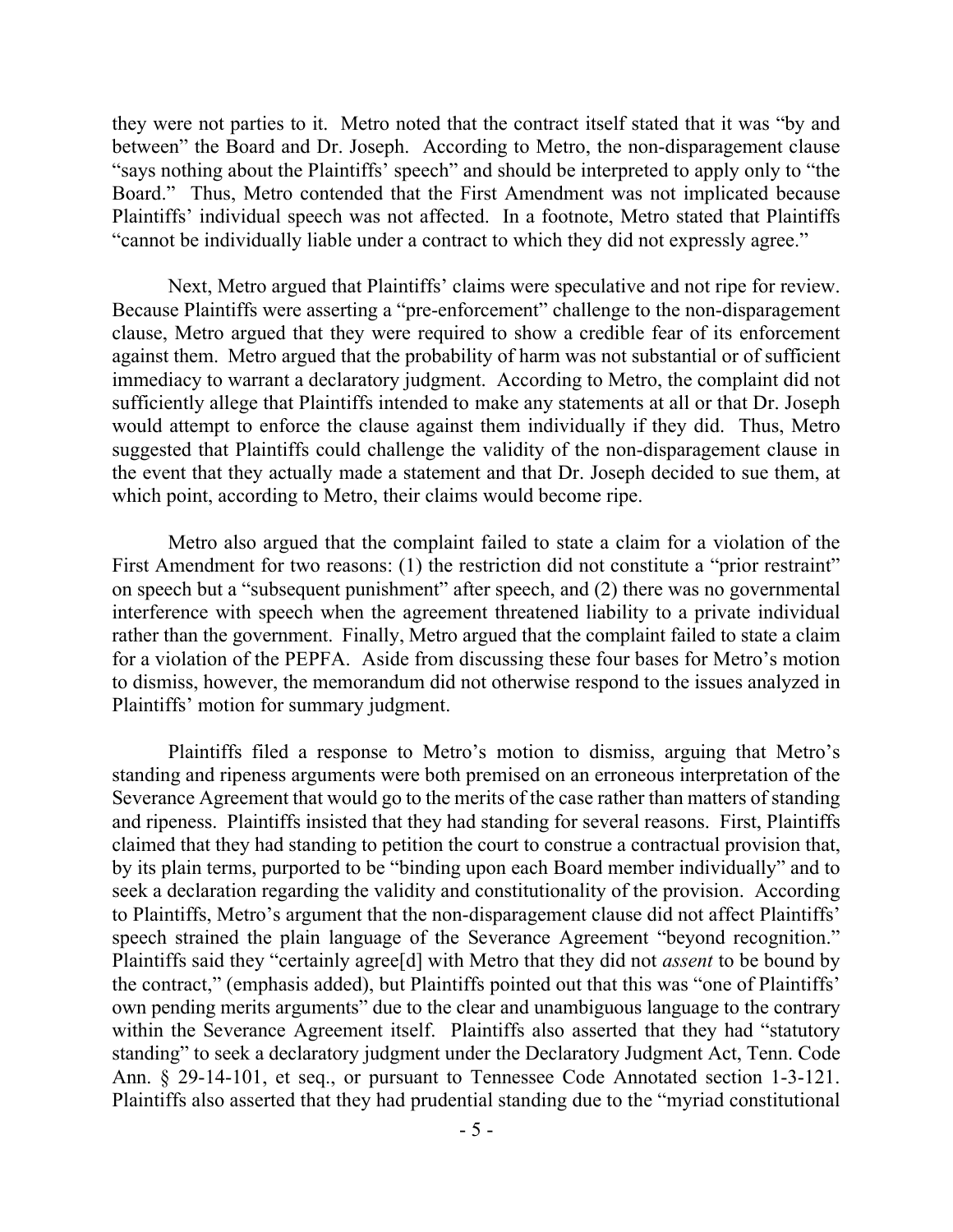injuries" arising from the non-disparagement clause.

Aside from the issue of standing, Plaintiffs also argued that their claims were ripe for review. Initially, they noted that this non-disparagement clause was not present in "a standard contract between private parties." Plaintiffs emphasized that they were elected officials subject to a government-imposed speech restriction due to the Board's status as a party to the Severance Agreement and its adoption of the Severance Agreement via legislative resolution. At the same time, Plaintiffs also noted that unlike the typical case where a plaintiff initiates a "pre-enforcement" challenge to a generally applicable statute, here, they sought a declaration regarding the validity of a contract that explicitly purported to bind them individually. Plaintiffs argued that the Severance Agreement itself integrated a specific and credible threat of enforcement against Plaintiffs, suggesting that they would be subject to claims for damages if they violated it. They noted that Dr. Joseph had not disclaimed any right to enforce the provision that he and Metro had recently negotiated and agreed upon. Plaintiffs contended that review was appropriate under Tennessee Code Annotated section 29-14-104, which states, "A contract may be construed either before or after there has been a breach thereof." Plaintiffs also asserted that they were forbidden from expressing even truthful criticism of a public figure and former government official, and therefore, their claims were ripe under the principles applicable to First Amendment cases. In response to Metro's argument that they did not sufficiently plead an intention or desire to make any statements, Plaintiffs quoted allegations from their complaint stating that the non-disparagement clause, among other things, "forbids the Plaintiffs—three duly elected officials who have a duty and obligation to their constituents—from speaking candidly and honestly with their constituents and with other elected officials" and "prohibits the Plaintiffs from reporting crime, cooperating with official investigations, providing truthful testimony, or making constitutionally protected statements in their official and individual capacities regarding matters of public concern."

Finally, Plaintiffs argued that their complaint sufficiently stated a claim for relief under "the First Amendment," to the extent that the issue was raised in Metro's motion to dismiss. However, Plaintiffs noted that their complaint had also asserted "multiple additional cognizable claims . . . nearly all of which Metro's motion ignores." Plaintiffs argued that Metro had waived any argument as to those alternative issues. Regarding the PEPFA, which Metro did mention, Plaintiffs clarified that they were not seeking to impose liability against Metro in the form of a claim under the PEPFA but merely to demonstrate that the non-disparagement clause violated the public policy expressed in the statute and should therefore be declared void. Plaintiffs noted that Metro had not submitted any evidentiary material in their attempt to contest Plaintiffs' standing, so there was "no evidence to rebut at this juncture." Anticipating that Metro might submit evidence at a later date, Plaintiffs attached an affidavit from Plaintiff Amy Frogge "[i]n the event that such evidence is presented" by Metro. Ms. Frogge stated that she was presently restricted from speaking and had refrained from doing so, but she described many of the "true statements" she would make to her constituents and others regarding Dr. Joseph and his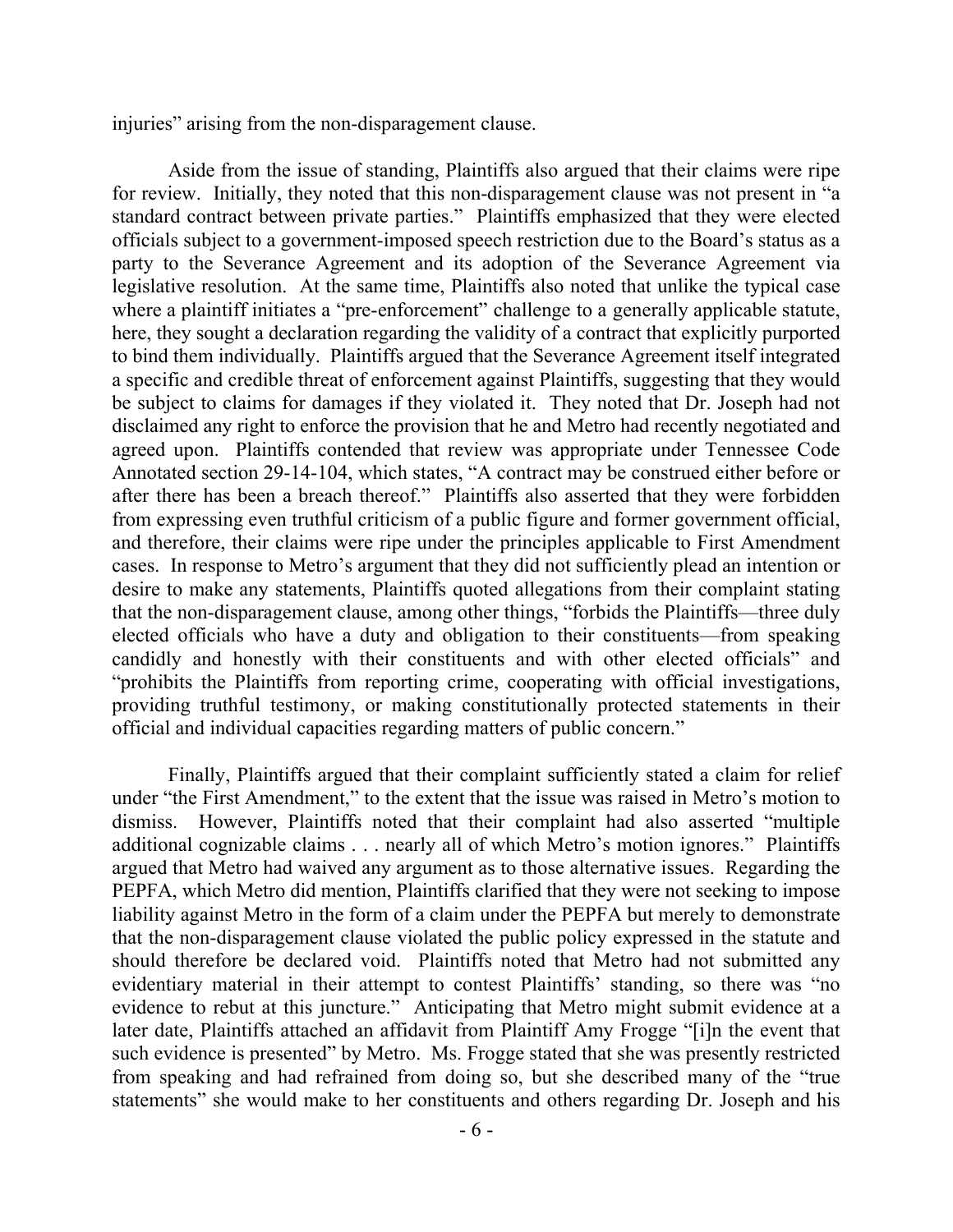widely reported controversies if the non-disparagement clause was invalidated.

Dr. Joseph followed Metro's lead and likewise filed a response in opposition to Plaintiffs' motion for summary judgment along with a motion to dismiss pursuant to Rule 12.02(6) for lack of standing and ripeness. Dr. Joseph's motion to dismiss simply stated that he joined the motion to dismiss and the summary judgment response filed by Metro. His response to the motion for summary judgment raised an alternative argument that the non-disparagement clause was not subject to strict scrutiny or unconstitutional because Plaintiffs were public employees. Both Metro and Dr. Joseph responded to Plaintiffs' statement of undisputed material facts, admitting that all the facts listed by Plaintiffs were in fact undisputed.

Plaintiffs filed an additional response to Dr. Joseph's motion to dismiss but noted that Dr. Joseph raised no new grounds for dismissal. Plaintiffs also filed a "collective reply" to the defendants' responses to the motion for summary judgment. Plaintiffs reiterated the numerous alternative grounds on which they had based their summary judgment motion, including that the non-disparagement clause was a content-based, viewpoint-based, and speaker-based speech restriction that was presumptively unconstitutional and triggered strict scrutiny, and that it could not withstand such scrutiny because it did not further a compelling government interest and was not narrowly tailored. Plaintiffs noted they had also alleged that the clause was unconstitutionally overbroad, violated the Tennessee Constitution, and was unenforceable because it violated public policy, it unlawfully waived their legislative immunity, and Plaintiffs did not assent to be bound by it. Plaintiffs noted that neither Metro nor Dr. Joseph had argued that the nondisparagement clause furthered a compelling governmental interest or was narrowly tailored, nor did they introduce any evidence in response to the motion for summary judgment. As a result, Plaintiffs argued, if the trial court concluded that strict scrutiny applied to the constitutional claims, Metro had necessarily failed to meet its burden of proving that the non-disparagement clause satisfied strict scrutiny, and it must be invalidated accordingly. Plaintiffs further noted that neither defendant had addressed their claims regarding overbreadth, the Tennessee Constitution, or legislative immunity "in any regard." Plaintiffs noted that Metro even appeared to agree with their position that they did not assent to be bound by the non-disparagement clause.

Plaintiffs perceived only three limited arguments advanced by the defendants that might arguably prevent the application of strict scrutiny. First, Plaintiffs noted Metro's argument that there was no state action because the contract threatened private liability to Dr. Joseph, not the government. However, Plaintiffs noted that even Dr. Joseph had acknowledged within his response that the Severance Agreement was adopted by the Board in compliance with Tennessee statutes and "became an official action of the Board." Thus, Plaintiffs argued that "state action is present" because of the legislative resolution, in addition to the fact that the Board was a party to the very contract imposing the restriction. Next, Plaintiffs addressed Metro's argument that the language of the Severance Agreement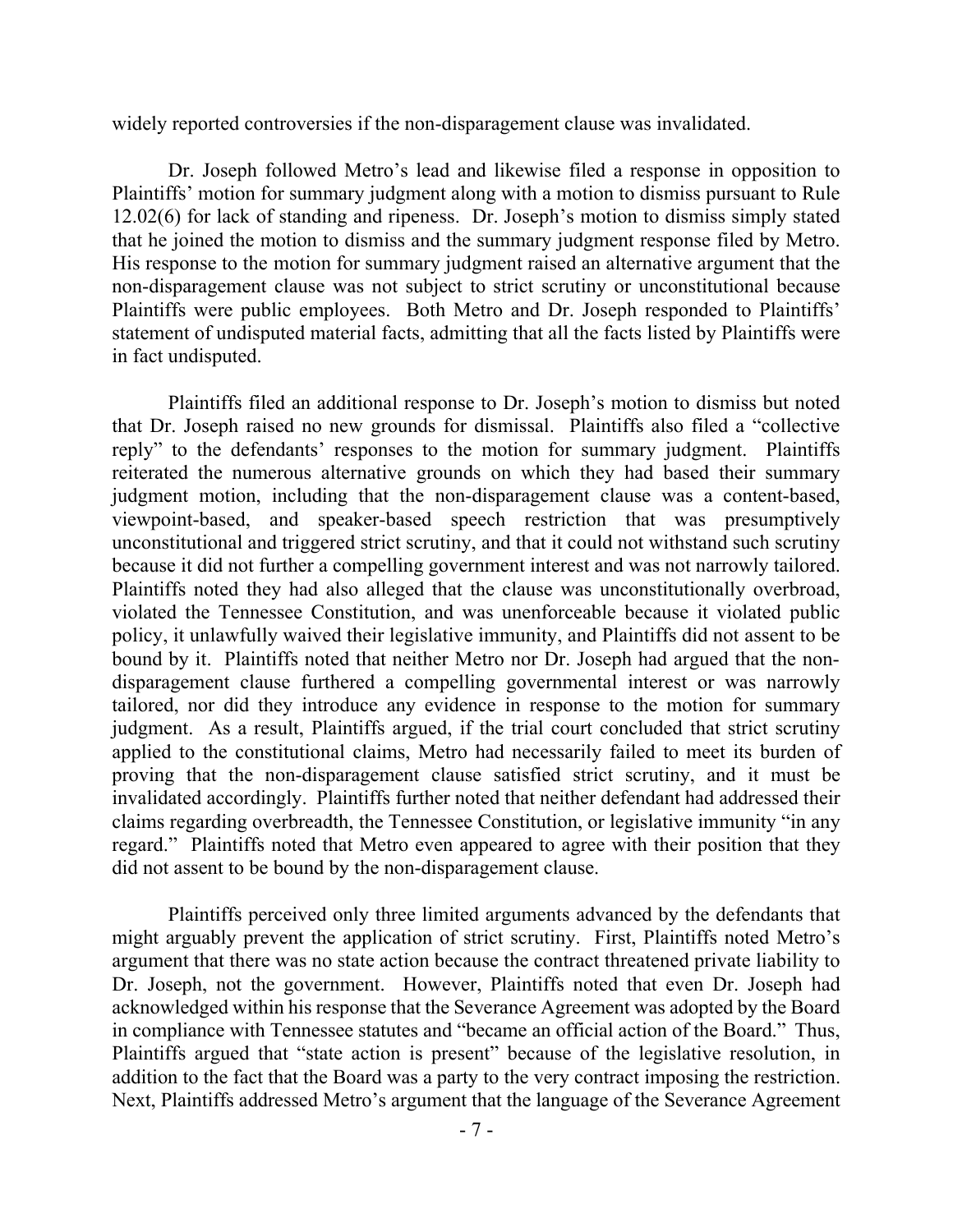limited its application only to the Board and not to Plaintiffs individually. They noted that the non-disparagement clause plainly stated that it was "binding upon each Board member individually" and that Dr. Joseph did not waive any right "to institute litigation and seek damages against any Board member in his/her individual capacity who violates the terms and conditions [of] this Article of the agreement." As such, they claimed that it clearly affected their speech. Finally, Plaintiffs suggested that Dr. Joseph's argument regarding public employees was misplaced because they were elected officials, and in any event, strict scrutiny still applies when such speech restrictions are based on the speaker, content, or viewpoint. For all these reasons, Plaintiffs argued that there was no genuine dispute of material fact and that it was entitled to summary judgment declaring that the nondisparagement clause was unconstitutional, unenforceable, and violated public policy.

Less than 48 hours before the hearing on the motions, Metro and Dr. Joseph filed a "joint reply" in further support of their own motions to dismiss. It stated, "[B]oth parties to the contract (the Board and Dr. Joseph) agree that the provision should be interpreted to limit only the speech of the School Board itself (or those speaking on behalf of the Board), not that of individual Board members." The joint reply stated, "If there was a question previously, Plaintiffs now have their answer: both the Board and Dr. Joseph (the parties to the contract) have disavowed any interpretation of the severance agreement that would prevent the Plaintiffs from speaking freely, either as individual board members or as individual citizens." According to the defendants, under those circumstances, "Plaintiffs cannot demonstrate a 'cognizable injury' sufficient enough to convey standing and imminent enough to establish ripeness." They maintained that Plaintiffs were "nonparties" to the Severance Agreement" and therefore had no cognizable injury that would give them standing to challenge the contract or a ripe claim to pursue. They suggested that "Plaintiffs are free to make any statement they wish about Dr. Joseph because the contract provision only prohibits statements by the School Board itself."<sup>4</sup>

After a hearing, the trial court entered an order denying the defendants' motions to dismiss and granting Plaintiffs' motion for summary judgment on the basis that there was no material dispute that the non-disparagement clause "does not promote a compelling governmental interest, that it is unconstitutional, and that it is an overbroad and unenforceable speech restriction." After reciting the undisputed facts, the court set out the numerous specific bases on which Plaintiffs had sought summary judgment. The trial court explained that in the First Amendment context, when the government restricts speech based on its content and the viewpoint expressed, the restriction is presumptively unconstitutional and may be justified only if the government proves that the restriction is narrowly tailored to serve compelling state interests. Thus, the court concluded that Plaintiffs could meet

 $\overline{a}$ 

<sup>&</sup>lt;sup>4</sup> In response, Plaintiffs submitted a news report from a local television station regarding the Severance Agreement and its non-disparagement clause. According to the news report, Metro's Law Director who negotiated the Severance Agreement said he "could not say" whether individual board members could actually be sued under the contract because his office had never dealt with that legal issue, but he added, "That was something that Dr. Joseph wanted in the agreement."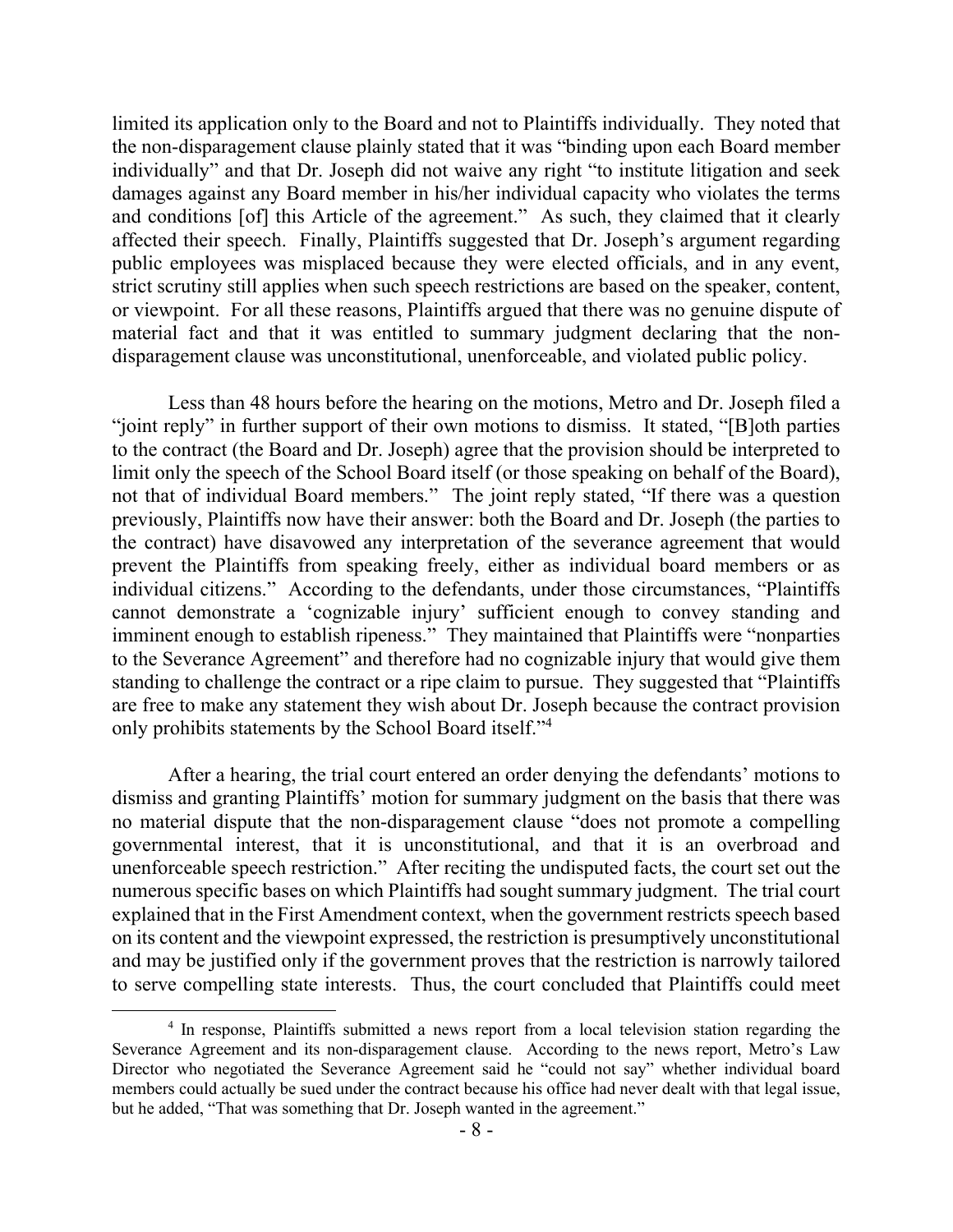their summary judgment burden in this case if they could affirmatively negate an essential element of the nonmoving party's claim, by demonstrating beyond material dispute that the non-disparagement clause was not narrowly tailored to further a compelling governmental interest. Also, the court explained that Plaintiffs would be entitled to summary judgment on their overbreadth claim if they could demonstrate beyond material dispute that a substantial number of the applications of the non-disparagement clause were unconstitutional in relation to its plainly legitimate sweep.

The court noted that Metro opposed the motion for summary judgment and simultaneously moved to dismiss on the grounds that the wording of the Severance Agreement only restricted the speech of the Board, Plaintiffs lacked standing and their claims were not ripe, and the complaint failed to state a claim under the First Amendment or the PEPFA. Initially, the trial court rejected Metro's argument that there was no state action because it was undisputed that the non-disparagement clause was adopted by a formal School Board Resolution, and additionally, the Board itself was a party to the contract containing the speech restriction. As for the wording of the non-disparagement clause, the trial court again rejected Metro's argument, finding the text "clearly states without ambiguity" that it was "binding upon each Board member" and not merely to the Board as a collective body. The court noted that the clause further referenced Dr. Joseph's right to institute litigation and seek damages against any board member "in his/her individual capacity" should they violate the terms of the agreement. Given this unambiguous language, the court concluded that Metro's proposed interpretation "would make no sense." The court noted that it could not make a new contract for parties who had spoken for themselves. With specific reference to the matter of standing, the court noted Metro's argument that Plaintiffs were not parties to the contract, so they could not maintain their claims. However, the trial court rejected this argument "because the contract that they are challenging expressly states that it binds them, and it still affects them and purports to subject them to individual damages liability." It reasoned that the defendants' "joint collusion to prevent even truthful criticism of one another," while asserting that no one had standing to challenge it, was "insufficient to eliminate the existence of a constitutional injury" and did not preclude judicial review of the censorship. It found that the contract "unambiguously applies to the Plaintiffs" and that the matter was "fully justiciable." Finally, the trial court rejected Dr. Joseph's argument regarding public employees.

Having rejected the defendants' only arguments in opposition to the application of strict scrutiny, the court concluded that the non-disparagement clause restricted Plaintiffs' speech on the basis of its viewpoint, content, and speaker, so strict scrutiny applied with the government bearing the burden of proving the constitutionality of its restriction. The court found that strict scrutiny would also apply under the Tennessee Constitution. The court found that neither defendant had offered any explanation as to how an elected governmental body could lawfully contract away its legislative authority or latitude to express its views as part of an employee severance agreement. It noted that neither defendant even argued that the non-disparagement clause furthered a compelling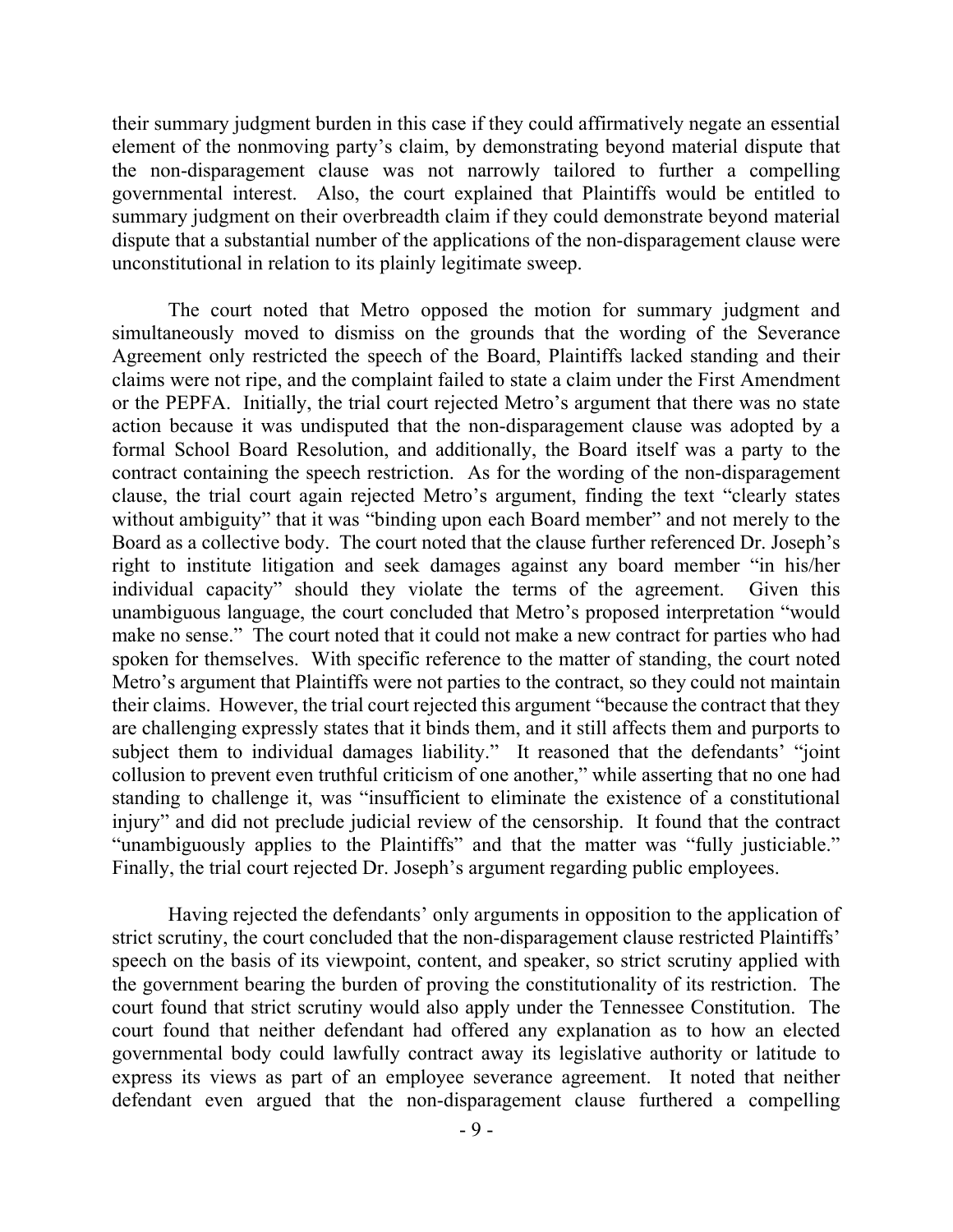government interest or that it was narrowly tailored, nor did they introduce any evidence in response to the motion for summary judgment. As a result, the court concluded that Metro failed to meet its burden of proving that the non-disparagement clause satisfied strict scrutiny, and it must be invalidated.

The trial court also noted that neither defendant addressed Plaintiffs' arguments regarding overbreadth, the Tennessee Constitution, or legislative immunity, and the nondisparagement clause was therefore "invalidated on each of these grounds" as well. Regarding Plaintiffs' mutual assent argument, the trial court agreed that "Plaintiffs did not assent to be bound" by the non-disparagement clause, so it "cannot lawfully be enforced against them or subject them to damages in any regard." Regarding the PEPFA, the trial court noted that both defendants perceived the claim to be in the nature of a cause of action for damages when Plaintiffs had already clarified that the PEPFA was actually a component of their much broader claim for declaratory relief that the non-disparagement clause violated public policy. The court found that neither defendant explained how the nondisparagement clause could be compatible with the public policy set forth in the PEPFA regarding communication with public officials.

In summary, at the conclusion of the 27-page order, the trial court declared the nondisparagement clause unconstitutional, permanently enjoined its enforcement, granted Plaintiffs' motion for summary judgment and denied the defendants' motions to dismiss. The trial court ruled that Plaintiffs were entitled to recover their attorney fees and costs pursuant to 42 U.S.C. § 1988 and directed them to file an application for fees. Both Metro and Dr. Joseph prematurely filed notices of appeal to this Court prior to the final award of attorney fees. The trial court ultimately entered its final order awarding attorney fees on November 25, 2020.

#### **II. ISSUES PRESENTED**

The parties raise numerous issues on appeal. Because Metro's statement of the issues is somewhat difficult to follow, we quote it directly from Metro's brief:

#### **STATEMENT OF THE ISSUES**

The Severance Agreement at-issue was entered into between the School Board and then-director of schools, Dr. Joseph. Plaintiffs (all board members at the time) voted against it, did not sign it, and were not parties to the contract. Accordingly, the Agreement did not bind the Plaintiffs. Further, the Board and Dr. Joseph (the only parties to the contract) have explained that it was never their intent to interfere with Plaintiffs' free speech rights. Thus, Plaintiffs do not have a concrete and particularized injury-in-fact. There was never any prohibition of Plaintiffs' speech, or any enforcement (or even threatened enforcement) of the Agreement's nondisparagement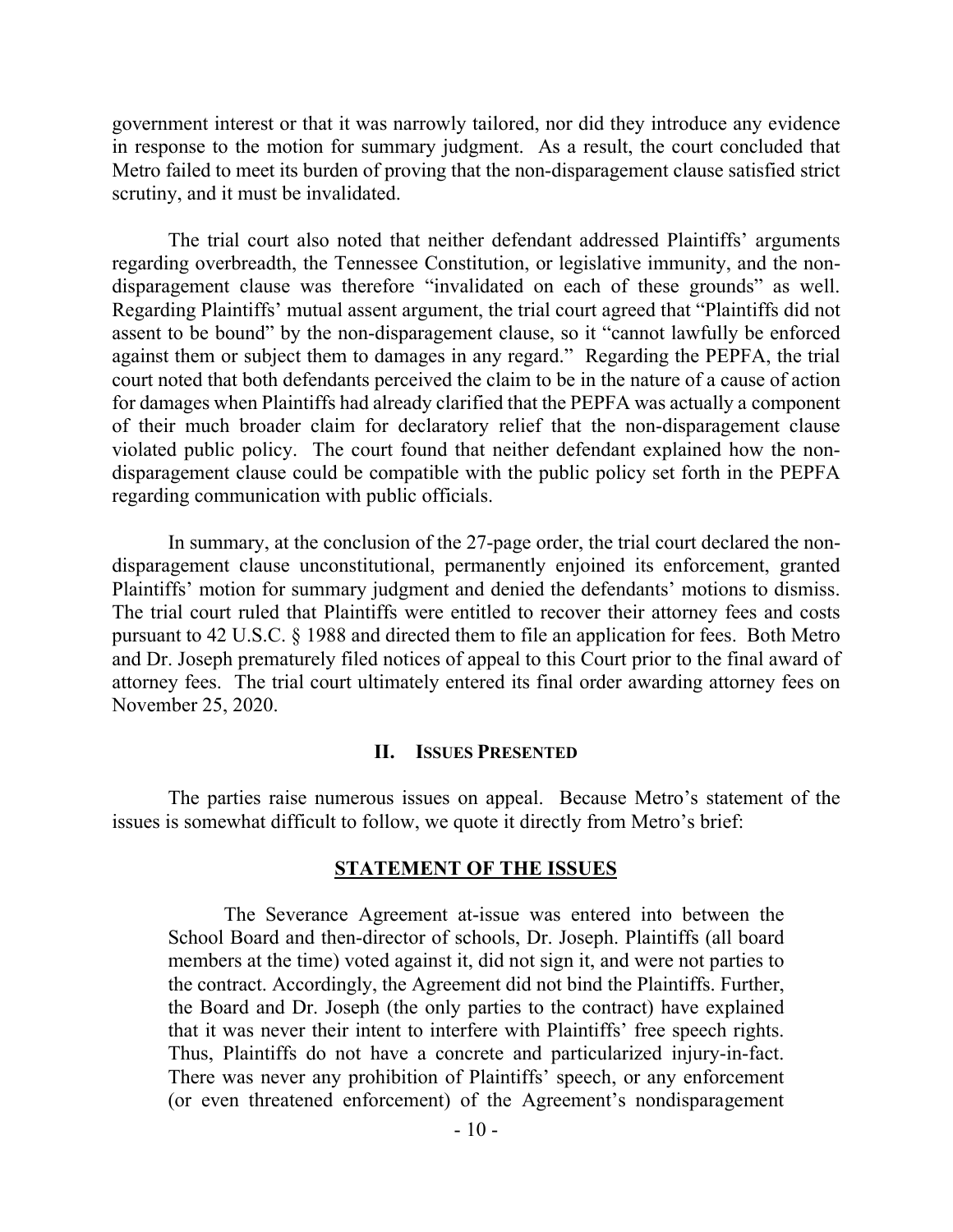clause.

Therefore, because Plaintiffs' allegations are insufficient to show an injury-in-fact, redressability, or ripeness, Plaintiffs do not have standing (whether under federal or state law) to sue over a contract to which they were not parties. Finally, Plaintiffs have failed to allege any attempt to speak with a public official, or any related discrimination on the part of the Metropolitan Government which would give rise to a claim under TENN. CODE ANN. §  $8-50-602(a)$ .

Did the Trial Court err by not dismissing this case?

Dr. Joseph presents two issues for review on appeal, which we also quote from his brief:

- I. Whether Plaintiffs may prevail on a motion for summary judgement in a §1983 action without establishing that they suffered an injury in fact or that their claims can be redressed by the requested relief.
- II. Whether qualified immunity should be extended to a former government employee in a suit initiated by his former employers to effectuate the policy rationale underpinning the doctrine of qualified immunity.

Finally, in their posture as appellees, Plaintiffs present the following issues on appeal:

- (1) Whether the trial court correctly determined that the Plaintiffs had prudential, statutory, and/or individualized standing to maintain their claims.
- (2) Whether the Defendants' failure to raise an argument on appeal regarding the trial court's rulings that the Plaintiffs had prudential standing to maintain their facial overbreadth claim and statutory standing to seek a declaration forecloses the Defendants' claims regarding the Plaintiffs' individualized standing.
- (3) Whether the trial court correctly determined that the Plaintiffs had individualized standing to maintain their claims.
- (4) Whether the trial court abused its "wide" discretion to issue a declaration regarding the constitutionality of the legislatively ratified School Board Censorship Clause in Joseph's severance agreement.
- (5) Whether the Defendants' failure to appeal three grounds upon which the trial court invalidated the School Board Censorship Clause forecloses the Defendants' merits arguments.
- (6) Whether Joseph's merits arguments are waived because they are presented for the first time on appeal.
- (7) Whether the trial court erred in declaring the School Board Censorship Clause unconstitutional and illegal due to its facial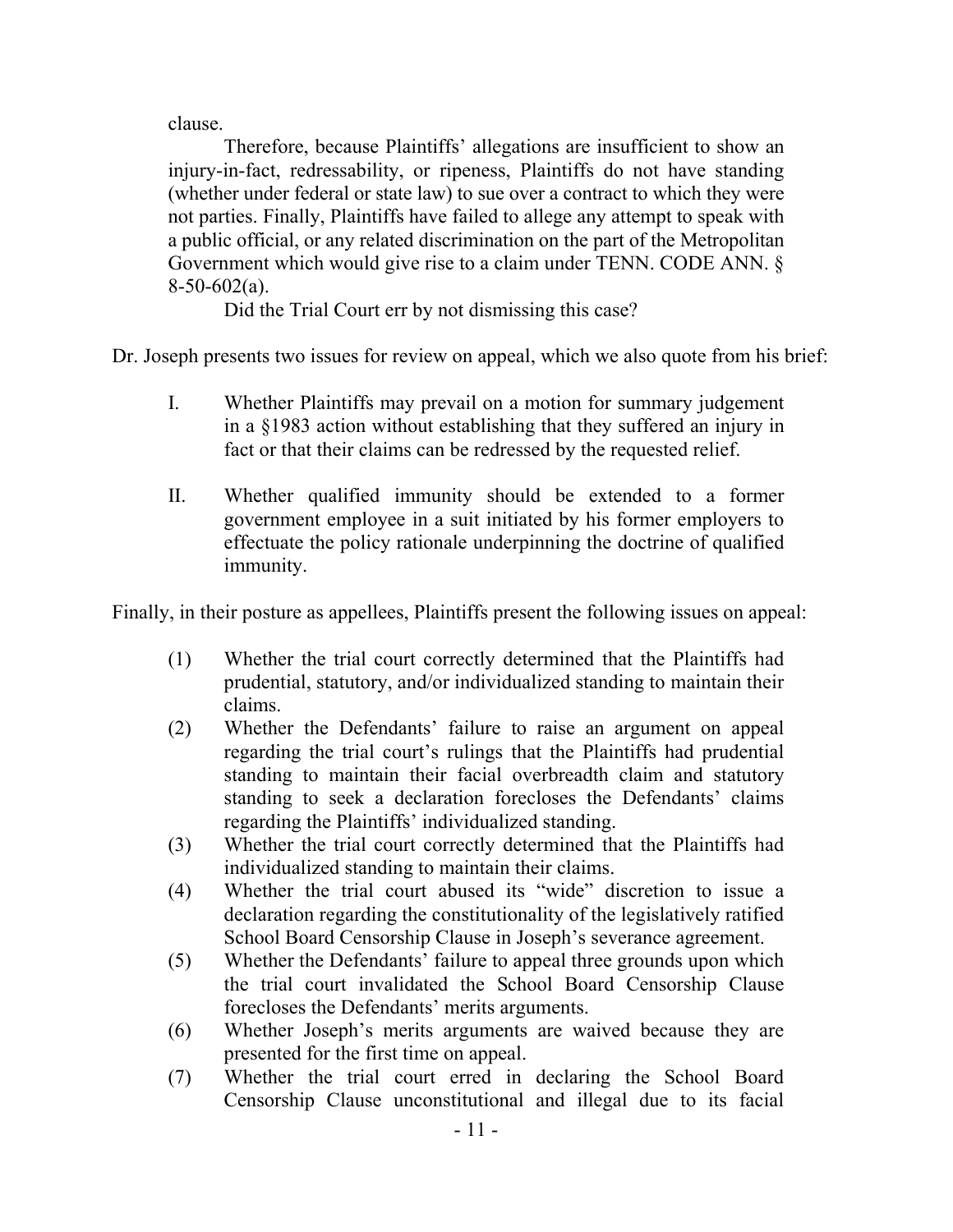overbreadth; its content-, viewpoint-, and speaker-based speech restrictions; its contravention of article I, § 19 of the Tennessee Constitution; or its violations of Tennessee public policy.

- (8) Whether either Defendant appealed the trial court's November 25, 2020 order on attorney's fees.
- (9) Whether Metro may adopt Joseph's argument regarding the trial court's November 25, 2020 order on attorney's fees when Joseph's position cannot apply to Metro.
- (10) Whether Joseph's claim regarding the trial court's November 25, 2020 order on attorney's fees is waived because he failed to advance it below and took a conflicting position before the trial court.
- (11) Whether the allegations in the Plaintiffs' Complaint are admitted due to the Defendants' failure to deny them in a responsive pleading.
- (12) Whether the Plaintiffs should recover their attorney's fees regarding this appeal.

For the following reasons, we affirm the decision of the chancery court and remand for further proceedings.

## **III. DISCUSSION**

## *A. Defining the Issues on Appeal*

We begin by noting the lack of clarity in Metro's statement of the issues. This Court emphasized the importance of clearly defining issues presented for review on appeal in *Cartwright v. Jackson Capital Partners, L.P.*, 478 S.W.3d 596, 613-15 (Tenn. Ct. App. 2015), in which we explained:

At the outset, it is necessary to identify the issues properly presented for our review in order to define the scope of our review on appeal. "'Scope of review'" defines the issues that may be reviewed by an appellate court when an order or judgment has been properly appealed. *Hodge v. Craig*, 382 S.W.3d 325, 333 n.2 (Tenn.2012). The scope of our review depends largely on whether issues have been properly raised on appeal and presented in the manner prescribed by Tennessee Rule of Appellate Procedure 27. *Id*. at 333- 34. Appellants must include in their brief "a statement of the issues they desire to present to the court and an argument with respect to each of the issues presented." *Id*. at 334-35 (footnote omitted); *see* Tenn. R. App. P.  $27(a)(4)$  (providing that briefs must contain a "statement of the issues presented for review"). "The requirement of a statement of the issues raised on appeal is no mere technicality." *Owen v. Long Tire, LLC*, No. W2011- 01227-COA-R3-CV, 2011 WL 6777014, at \*4 (Tenn. Ct. App. Dec. 22, 2011). In *Hodge*, the Tennessee Supreme Court emphasized the importance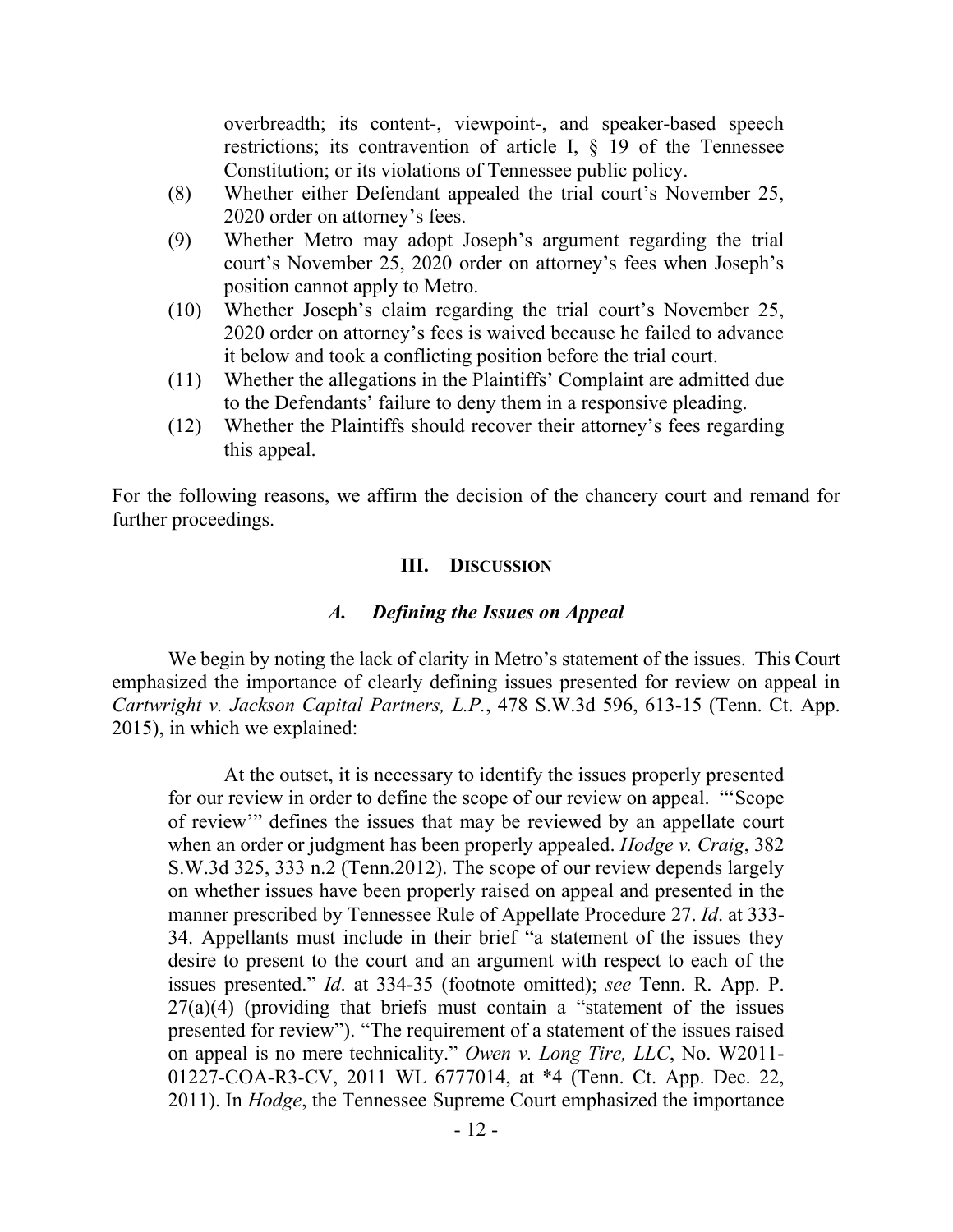of properly presenting issues for review and indicated that "a properly framed issue may be the most important part of an appellate brief." *Id*. at 334 (citing Antonin Scalia & Bryan A. Garner, *Making Your Case: The Art of Persuading Judges* 83 (2008); David E. Sorkin, *Make Issue Statements Work for You*, 83 Ill. B.J. 39, 39 (Jan. 1995)). "Rather than searching for hidden questions, appellate courts prefer to know immediately what questions they are supposed to answer." *Id*. (citing Bryan A. Garner, *Garner on Language & Writing* 115 (2009); Robert L. Stern, *Appellate Practice in the United States* § 10.9, at 263 (2d ed. 1989)). "The issues should be framed as specifically as the nature of the error will permit in order to avoid any potential risk of waiver." *Id*. at 335 (citing *Fahey v. Eldridge*, 46 S.W.3d 138, 143-44 (Tenn. 2001); *State v. Williams*, 914 S.W.2d 940, 948 (Tenn. Crim. App. 1995)). "Parties should refrain from incorporating several separate and distinct errors into a single issue." *Williams*, 914 S.W.2d at 948-49 (finding an issue waived because it was "too broad in scope" and "vague and conclusory in nature"). Instead, "[a] separate issue should be presented for each error raised in the appellate court." *Id*. at 948 (citing *Leeson v. Chernau*, 734 S.W.2d 634, 637 (Tenn. Ct. App. 1987)). The Rules of Appellate Procedure "'do[] not contemplate that an appellant may submit one blanket issue as to the correctness of the judgment and thereby open the door to argument upon various issues which might affect the correctness of the judgment.'" *Id*. at 948 n.5 (quoting *Leeson*, 734 S.W.2d at 637).

"[P]roperly drafted issues will assist the writer of the appellant's brief, the writer of the appellee's brief, the panel of appellate judges who are assigned the responsibility of addressing the issues in an opinion, and the staff of each appellate judge." *Williams*, 914 S.W.2d at 948. If an issue is not properly drafted, "[t]he attorney preparing the appellee's brief will entertain doubt as to the precise issue that is to be addressed[.]" *Id.* The appellee is entitled to fair notice of the appellate issues so as to prepare his or her response, and, more importantly, "this Court is not charged with the responsibility of scouring the appellate record for any reversible error the trial court may have committed." *Owen*, 2011 WL 6777014, at \*4. "It is not the role of the courts, trial or appellate, to research or construct a litigant's case or arguments for him or her, and where a party fails to develop an argument in support of his or her contention or merely constructs a skeletal argument, the issue is waived." *Sneed v. Bd. of Prof'l Responsibility of Sup. Ct*., 301 S.W.3d 603, 615 (Tenn. 2010). "The adversarial system of justice is premised on the idea that 'appellate courts do not sit as self-directed boards of legal inquiry and research, but essentially as arbiters of legal questions presented and argued by the parties before them.'" *Malmquist v. Malmquist*, No. W2007-02373-COA-R3-CV, 2011 WL 1087206, at \*11 n. 21 (Tenn. Ct. App. Mar. 25, 2011) (quoting *State v. Northern*, 262 S.W.3d 741, 767 (Tenn. 2008) (Holder, J., concurring in part and dissenting in part)). Thus, "appellate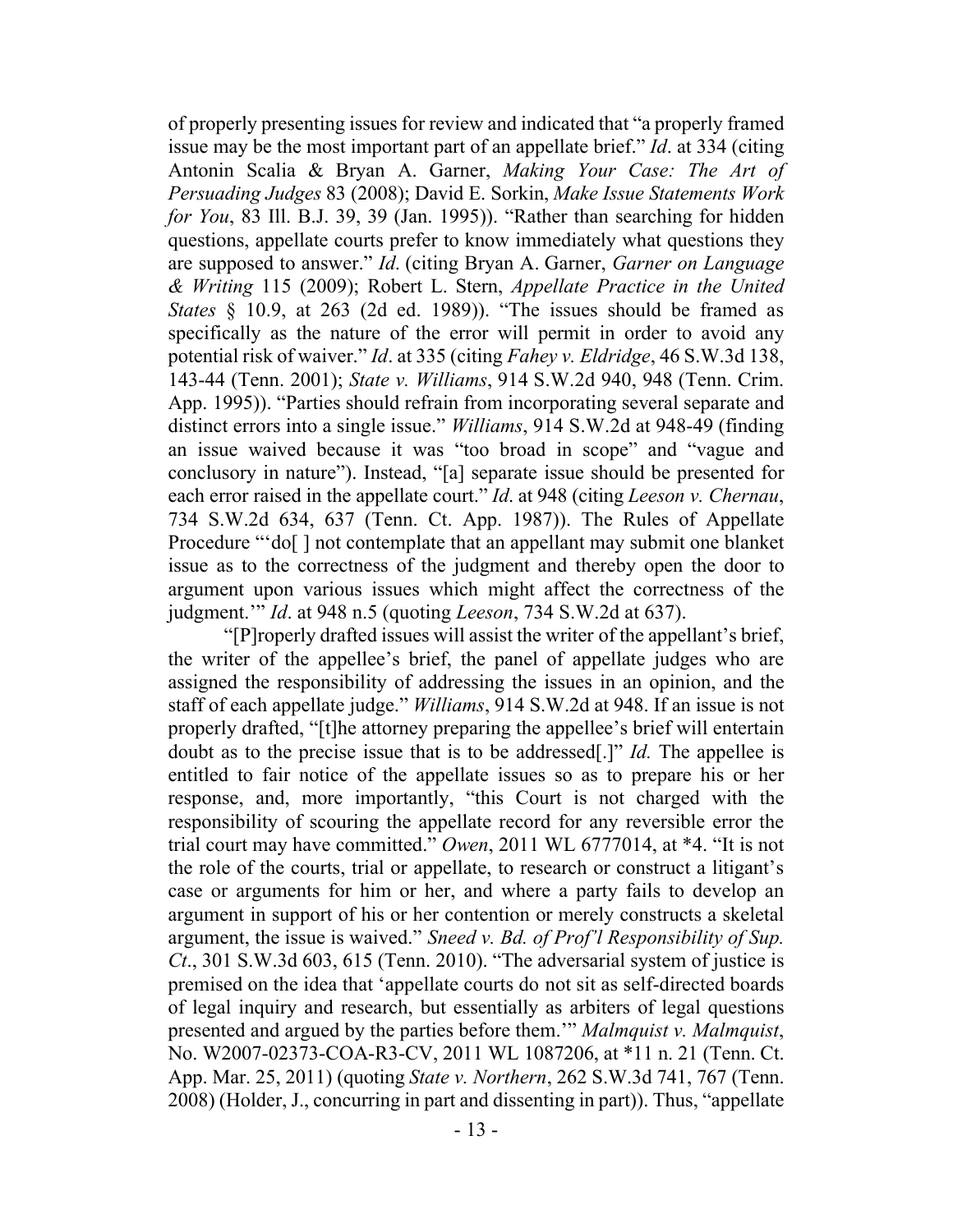courts may properly decline to consider issues that have not been raised and briefed in accordance with the applicable rules." *Waters v. Farr*, 291 S.W.3d 873, 919 (Tenn. 2009).

. . .

"'Courts have consistently held that issues must be included in the Statement of Issues Presented for Review required by Tennessee Rules of Appellate Procedure  $27(a)(4)$ . An issue not included is not properly before the Court of Appeals.'" *Bunch v. Bunch*, 281 S.W.3d 406, 410 (Tenn. Ct. App. 2008) (quoting *Hawkins v. Hart*, 86 S.W.3d 522, 531 (Tenn. Ct. App. 2001)).

With these principles in mind, we return to Metro's statement of issues, which bears repeating:

# **STATEMENT OF THE ISSUES**

The Severance Agreement at-issue was entered into between the School Board and then-director of schools, Dr. Joseph. Plaintiffs (all board members at the time) voted against it, did not sign it, and were not parties to the contract. Accordingly, the Agreement did not bind the Plaintiffs. Further, the Board and Dr. Joseph (the only parties to the contract) have explained that it was never their intent to interfere with Plaintiffs' free speech rights. Thus, Plaintiffs do not have a concrete and particularized injury-in-fact. There was never any prohibition of Plaintiffs' speech, or any enforcement (or even threatened enforcement) of the Agreement's nondisparagement clause.

Therefore, because Plaintiffs' allegations are insufficient to show an injury-in-fact, redressability, or ripeness, Plaintiffs do not have standing (whether under federal or state law) to sue over a contract to which they were not parties. Finally, Plaintiffs have failed to allege any attempt to speak with a public official, or any related discrimination on the part of the Metropolitan Government which would give rise to a claim under TENN. CODE ANN. §  $8-50-602(a)$ .

Did the Trial Court err by not dismissing this case?

We interpret this section as fairly raising the following issues: (1) Did the trial court err by not dismissing this case for lack of standing or ripeness; and (2) Did the trial court err by not dismissing this case for failure to state a claim under the PEPFA. To the extent that Metro analyzes any other issues within the body of its brief on appeal, we deem them waived. "Our supreme court has clearly stated that 'an issue may be deemed waived when it is argued in the brief but is not designated as an issue in accordance with Tenn. R. App. P. 27(a)(4)." *Cartwright*, 478 S.W.3d at 616 (quoting *Hodge*, 382 S.W.3d at 335). We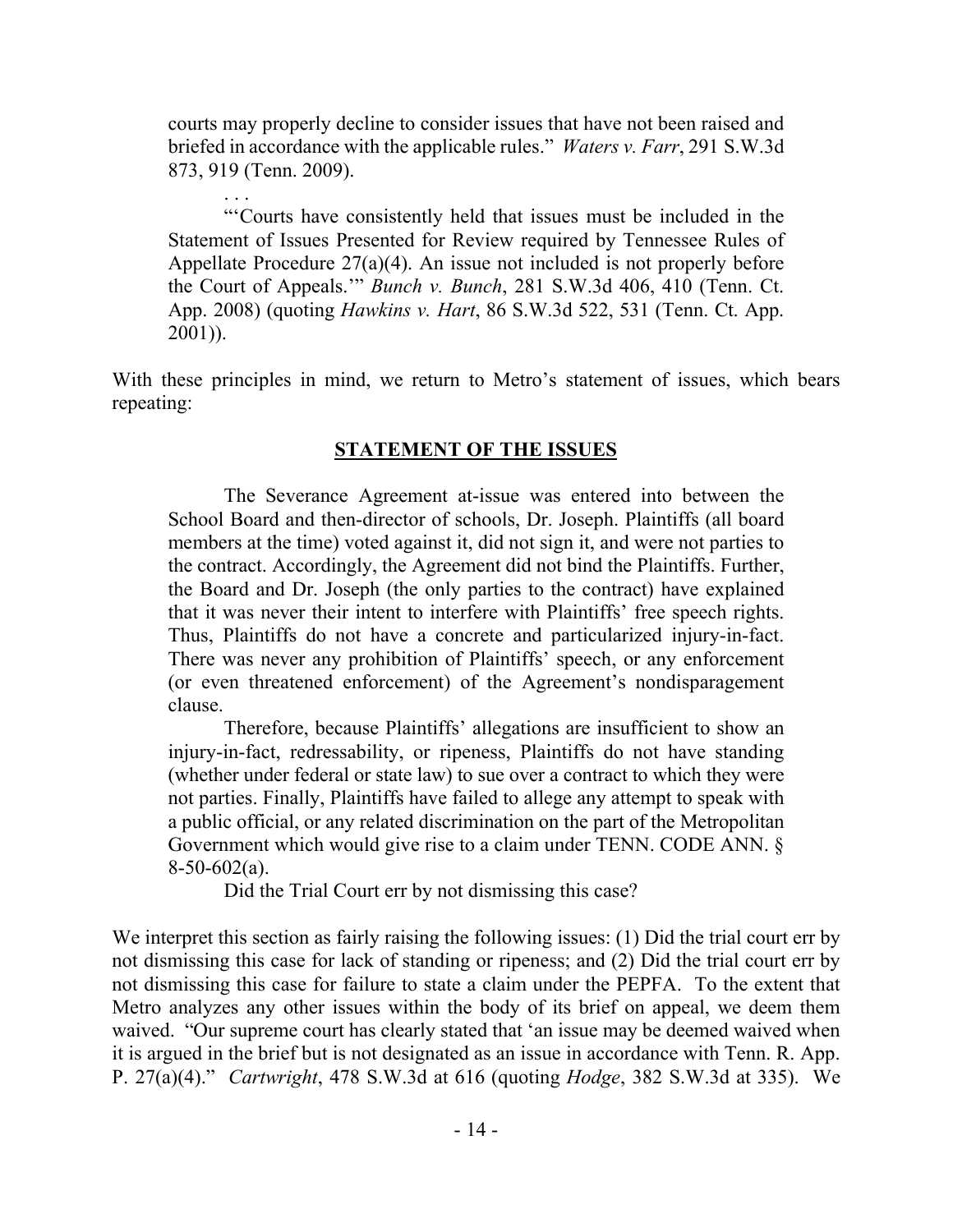also note that Dr. Joseph's only issue on appeal (aside from one regarding attorney fees)<sup>5</sup> is: "Whether Plaintiffs may prevail on a motion for summary judgement in a §1983 action without establishing that they suffered an injury in fact or that their claims can be redressed by the requested relief." Thus, any issues argued in his brief beyond these are likewise waived.<sup>6</sup> *See id.*

### *B. Standing & Ripeness*

We now turn to Metro's contention that the trial court should have dismissed this case for lack of standing and ripeness. Dr. Joseph likewise argues that Plaintiffs failed to establish "an injury in fact or that their claims can be redressed by the requested relief" in order to have standing. Before we can resolve those issues, however, we must first consider the defendants' related argument regarding the basic interpretation of the nondisparagement clause. Metro argues that "[c]ourts must read contract provisions in a manner that preserves them as lawful and reasonable" and that "every effort should be made to preserve Plaintiffs' free speech rights." However, we agree with the trial court that the only reasonable construction of the Severance Agreement is that its nondisparagement clause purports to be, as it says, "binding upon each Board member individually." Its language is unambiguous. "[T]his Court cannot rewrite the parties' contract because its terms later prove to be burdensome." *Baptist Mem'l Hosp. v. Argo Const. Corp*., 308 S.W.3d 337, 345 (Tenn. Ct. App. 2009). Thus, our consideration of the remaining issues will be based on this interpretation of the operative language.

"To determine whether a particular case involves a legal controversy, Tennessee courts use justiciability doctrines that 'mirror the justiciability doctrines employed by the

 $\overline{a}$ 

<sup>&</sup>lt;sup>5</sup> Although Dr. Joseph framed his second issue broadly, the argument section of his brief directs this issue toward the award of attorney fees.

<sup>6</sup> As a result of the limited issues presented by the defendants in the trial court and on appeal regarding grounds for dismissal, we note that if these limited issues are resolved in Plaintiffs' favor on appeal, the decision of the trial court will be affirmed without reaching the host of substantive issues raised in Plaintiffs' motion for summary judgment. The concurring opinion suggests that because this is an appeal from the chancery court's grant of summary judgment, the scope of our review is too narrow. However, when reviewing a decision on summary judgment, this Court is not required to extend our review to issues that have been waived. *See, e.g*, *Davis v. McGuigan*, 325 S.W.3d 149, 154 (Tenn. 2010) ("In his brief, Mr. McGuigan contends that there is no genuine issue of material fact as to any of the six elements. Before the trial court, however, he argued that summary judgment was warranted only on the first, fourth, fifth, and sixth elements. We therefore consider Mr. McGuigan's arguments regarding the second and third elements to be waived."); *Dye v. Witco Corp*., 216 S.W.3d 317, 321 (Tenn. 2007) ("These arguments were not raised in opposition to Witco's motion for summary judgment and are not mentioned in the trial court record. . . . Because Dye raises this issue for the first time on appeal, we conclude that the issue is waived."); *E & J Const. Co. v. Liberty Bldg. Sys., Inc*., No. E2009-01403-COA-R3-CV, 2010 WL 3385134, at \*7 (Tenn. Ct. App. Aug. 27, 2010) ("Because Plaintiff has failed to cite any authority whatsoever with respect to its argument that the Trial Court improperly granted Defendant's motion for partial summary judgment as to the various claims at issue in that motion, we find that Plaintiff has waived these issues on appeal. Accordingly, we affirm the Trial Court's grant of partial summary judgment to Defendant.").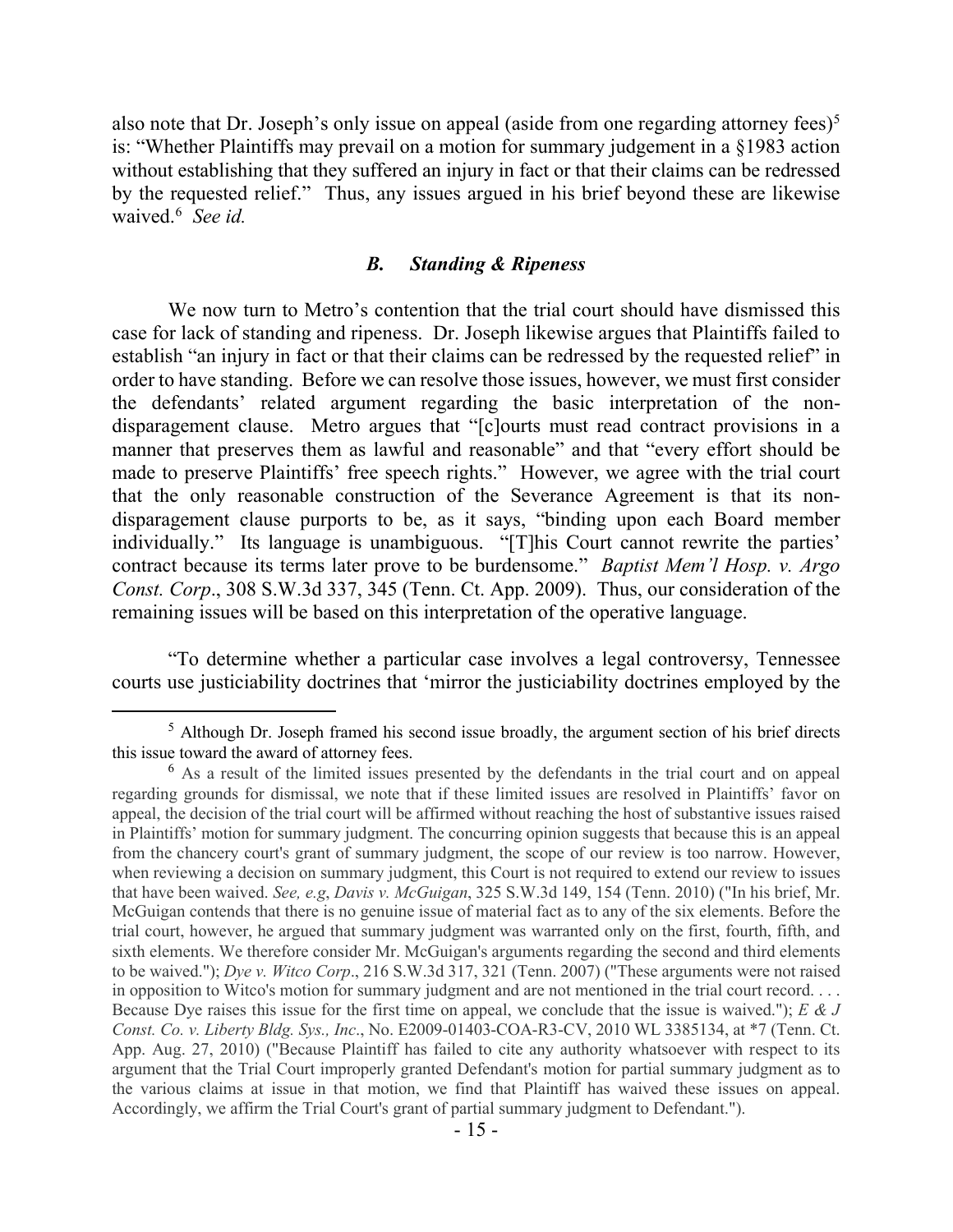United States Supreme Court and the federal courts,'" including the doctrines of standing and ripeness. *West v. Schofield*, 468 S.W.3d 482, 490 (Tenn. 2015) (quoting *Norma Faye Pyles Lynch Family Purpose LLC v. Putnam Cnty.*, 301 S.W.3d 196, 202 (Tenn. 2009)). "'Lack of standing may be raised as a defense in a Tennessee Rule of Civil Procedure 12.02(6) motion to dismiss.'" *Lovett v. Lynch*, No. M2016-00680-COA-R3-CV, 2016 WL 7166407, at \*4 (Tenn. Ct. App. Dec. 8, 2016) (quoting *Dubis v. Loyd*, No. W2015-02192- COA-R3-CV, 2016 WL 4371786, at \*3 (Tenn. Ct. App. Aug. 15, 2016)). The same is true for lack of ripeness. *See West*, 468 S.W.3d at 489, 494-95 (reversing a trial court's denial of a Rule 12.02(6) motion to dismiss upon concluding that the claims were unripe). "Such a motion challenges only the legal sufficiency of the complaint, not the strength of the plaintiff's proof or evidence." *Id.* at 489 (citing *Webb v. Nashville Area Habitat for Humanity, Inc*., 346 S.W.3d 422, 426 (Tenn. 2011)). Thus, the court decides the motion "by examining the pleadings alone." *Id.* The motion "'admits the truth of all of the relevant and material allegations contained in the complaint, but . . . asserts that the allegations fail to establish a cause of action.'" *Id.* (quoting *Brown v. Tenn. Title Loans, Inc*., 328 S.W.3d 850, 854 (Tenn. 2010)). We must "'construe the complaint liberally, presuming all factual allegations to be true and giving the plaintiff the benefit of all reasonable inferences.'" *Id.* (quoting *Webb*, 346 S.W.3d at 427).

The doctrine of ripeness "requires a court to answer the question of 'whether the dispute has matured to the point that it warrants a judicial decision.'" *Id.* at 490 (quoting *B & B Enters. of Wilson Cnty., LLC v. City of Lebanon*, 318 S.W.3d 839, 848 (Tenn. 2010)). It is "peculiarly a question of timing." *Id.* (quoting *Reg'l Rail Reorganization Act Cases*, 419 U.S. 102, 140 (1974)). "'The central concern of the ripeness doctrine is whether the case involves uncertain or contingent future events that may or may not occur as anticipated or, indeed, may not occur at all.'" *Id.* at 491 (quoting *B & B Enters*., 318 S.W.3d at 848). In the ripeness analysis, courts typically consider "'[1] the fitness of the issues for judicial decision and [2] the hardship to the parties of withholding court consideration.'" *Id.*  (quoting *Abbott Labs*. *v. Gardner*, 387 U.S. 136, 149 (1967)).

"Courts use the doctrine of standing to determine whether a litigant is entitled to pursue judicial relief as to a particular issue or cause of action." *City of Memphis v. Hargett*, 414 S.W.3d 88, 97 (Tenn. 2013) (citing *ACLU of Tenn. v. Darnell*, 195 S.W.3d 612, 619 (Tenn. 2006); *Knierim v. Leatherwood*, 542 S.W.2d 806, 808 (Tenn. 1976)). The standing inquiry "requires a 'careful judicial examination of a complaint's allegations to ascertain whether the particular plaintiff is entitled to an adjudication of the particular claims asserted.'" *Id.* (quoting *Allen v. Wright*, 468 U.S. 737, 752 (1984)). Standing focuses on "'a party's right to bring a cause of action, and the likelihood of success on the merits does not factor into such an inquiry.'" *Fisher v. Hargett*, 604 S.W.3d 381, 396 (Tenn. 2020) (quoting *City of Memphis*, 414 S.W.3d at 96). However, "a party's standing may turn on the nature of the claim and requires a determination of whether a plaintiff is entitled to an adjudication of the particular claim." *Id.* In order to establish constitutional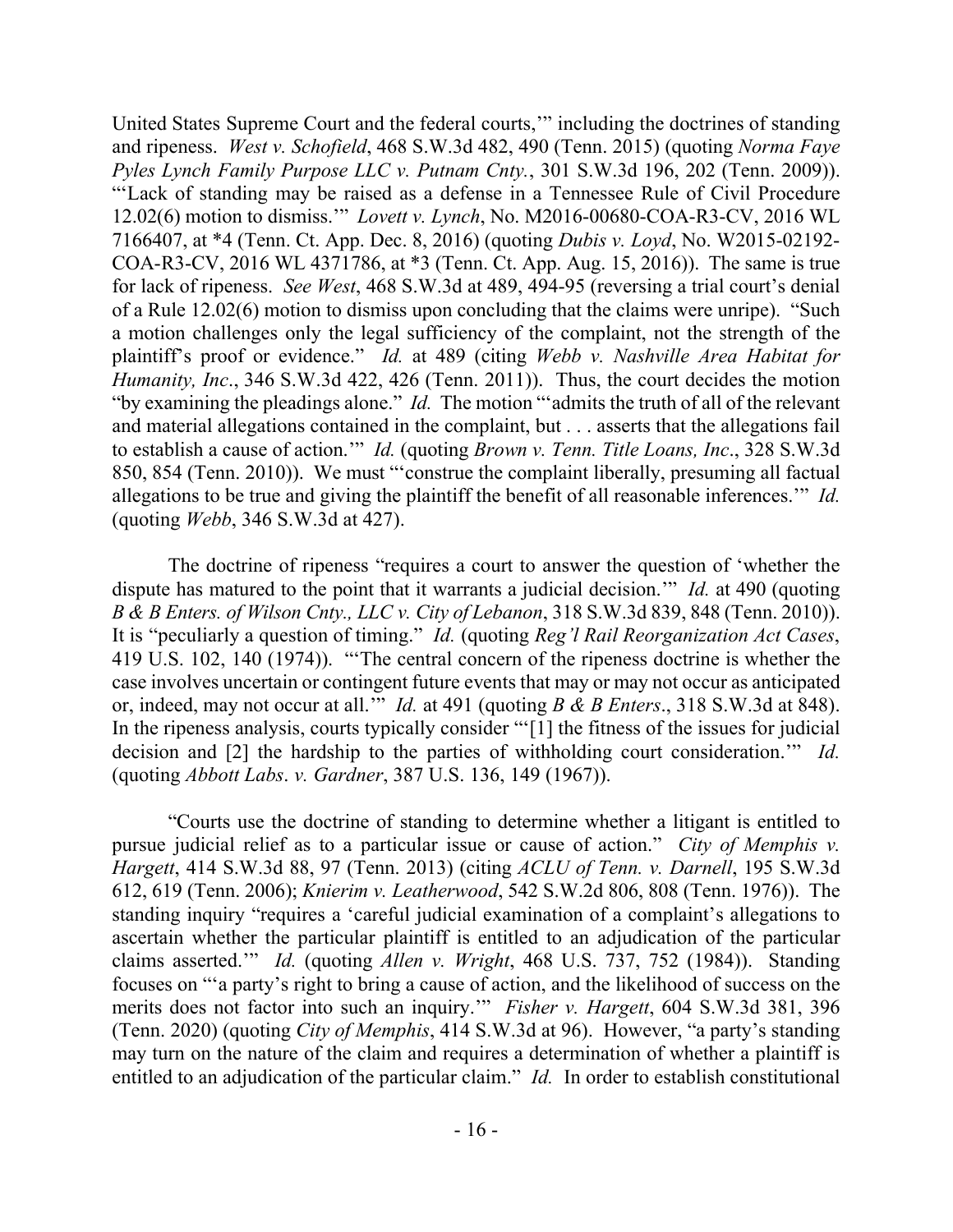standing, $\frac{7}{1}$  the plaintiff must demonstrate three elements:

 $\overline{a}$ 

1) a distinct and palpable injury; that is, an injury that is not conjectural, hypothetical, or predicated upon an interest that a litigant shares in common with the general public; 2) a causal connection between the alleged injury and the challenged conduct; and 3) the injury must be capable of being redressed by a favorable decision of the court.

*Id.* A party seeking a declaratory judgment need not show a *present* injury, but an actual "case" or "controversy" or "bona fide disagreement" must exist. *Colonial Pipeline Co. v. Morgan*, 263 S.W.3d 827, 837-38 (Tenn. 2008). In that sense, "the declaratory judgment action recognizes that '[c]ourts should operate as preventive clinics as well as hospitals for the injured.'" *Id.* at 836-37 (quoting Henry R. Gibson, *Gibson's Suits in Chancery*, § 545 (6th ed. 1982)).

"'The standing question thus bears close affinity to questions of ripeness—whether the harm asserted has matured sufficiently to warrant judicial intervention[.]'" *ACLU of Tenn.*, 195 S.W.3d at 620 n.7 (quoting *Warth v. Seldin*, 422 U.S. 490, 499 n.10 (1975)). "In some cases, moreover, the question of standing and ripeness 'boil down to the same question.'" *Howe v. Haslam*, No. M2013-01790-COA-R3-CV, 2014 WL 5698877, at \*7 (Tenn. Ct. App. Nov. 4, 2014) (quoting *Susan B. Anthony List v. Driehaus*, 573 U.S. 149, 157 n.5 (2014)).

When courts consider a "pre-enforcement" challenge to the constitutionality of a statute or law, "a plaintiff may satisfy the injury element by (1) alleging 'an intention to engage in a course of conduct arguably affected with a constitutional interest, but proscribed by [the] statute' and (2) showing the existence of 'a credible threat of prosecution thereunder.'" *Tennesseans for Sensible Election Laws*, 2021 WL 4621249, at \*3 (quoting *Babbitt v. United Farm Workers Nat. Union*, 442 U.S. 289, 298 (1979)). Thus,

<sup>7</sup> We recognize Plaintiffs' argument on appeal that this Court could have affirmed the trial court outright based on the overbreadth claim alone. Plaintiffs correctly note that neither defendant raised any issue on appeal regarding the overbreadth claim specifically. Plaintiffs suggest that their overbreadth claim is subject to a separate and different standing analysis, and therefore, the defendants' general arguments regarding lack of standing would not constitute a ground for reversal of their overbreadth claim. We disagree. "'[U]nder no circumstances ... does the overbreadth doctrine relieve a plaintiff of its burden to show constitutional standing." *Tennesseans for Sensible Election Laws v. Slatery*, No. M2020-01292- COA-R3-CV, 2021 WL 4621249, at \*7 (Tenn. Ct. App. Oct. 7, 2021) (quoting *Advantage Media, L.L.C. v. City of Eden Prairie*, 456 F.3d 793, 799 (8th Cir. 2006)); *see also Birmingham v. Nessel*, No. 21-1297, 2021 WL 5712150, at \*3 (6th Cir. Dec. 2, 2021) (noting that the overbreadth doctrine provides "an exception to only prudential standing requirements, not constitutional standing requirements"). Plaintiffs raised similar alternative arguments regarding "statutory standing." Again, however, statutory standing is a type of "non-constitutional" or "prudential" standing, and it "does not replace constitutional standing." *Tennesseans for Sensible Election Laws*, 2021 WL 4621249, at \*4 n.7. As such, it was necessary to address the defendants' arguments regarding constitutional standing.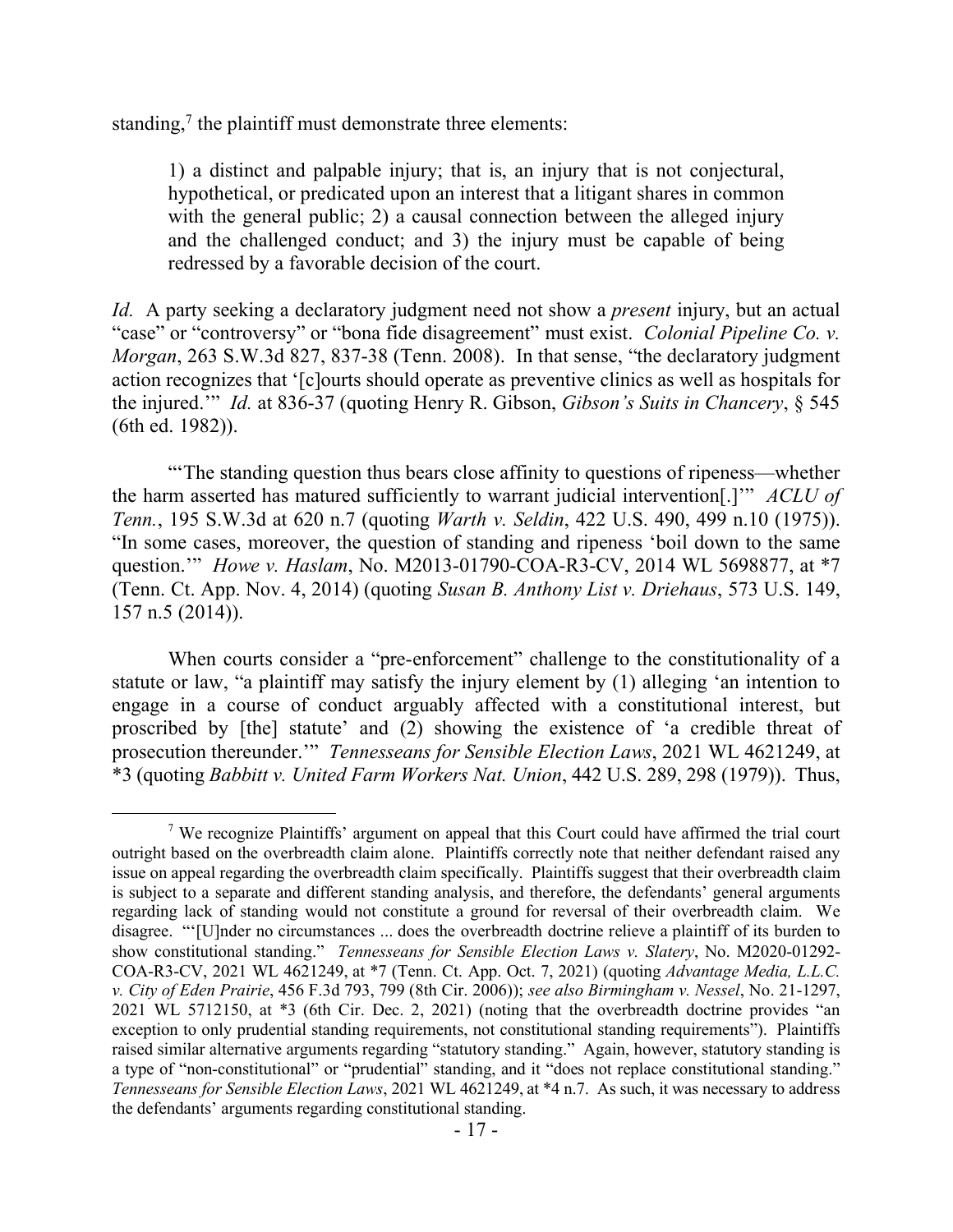when an individual is subject to "threatened enforcement" of a law or restriction, "an actual arrest, prosecution, or other enforcement action is not a prerequisite to challenging the law." *Susan B. Anthony List*, 573 U.S. at 158. Instead, pre-enforcement review is permitted "under circumstances that render the threatened enforcement sufficiently imminent." *Id.* at 159. "An allegation of future injury may suffice if the threatened injury is 'certainly impending,' or there is a 'substantial risk that the harm will occur.'" *Id.* at 158 (quoting *Clapper v. Amnesty Int'l USA*, 568 U.S. 398, 414 n.5 (2013)).

The case before us involves a pre-enforcement challenge primarily on the basis of the First Amendment. "[I]n a pre-enforcement review case under the First Amendment (like this one), courts do not closely scrutinize the plaintiff's complaint for standing when the plaintiff 'claims an interest in engaging in protected speech that implicates, if not violates, each [provision of the law at issue].'" *Platt v. Bd. of Comm'rs on Grievances & Discipline of Ohio Sup. Ct*., 769 F.3d 447, 451 (6th Cir. 2014) (quoting *Carey v. Wolnitzek*, 614 F.3d 189, 196 (6th Cir. 2010)). If the plaintiff can "objectively establish an imminent threat that chills protected activity," a cognizable injury-in-fact exists. *Faith Baptist Church v. Waterford Twp.*, 522 F.App'x 322, 330 (6th Cir. 2013) (quoting *Grendell v. Ohio Supreme Court*, 252 F.3d 828, 832, 834 (6th Cir. 2001)). "'A plaintiff meets the injury-infact requirement—and the case is ripe—when the threat of enforcement of that law is sufficiently imminent.'" *Miller v. City of Wickliffe, Ohio*, 852 F.3d 497, 506 (6th Cir. 2017) (quoting *Platt*, 769 F.3d at 451). Thus, the doctrines of ripeness and standing "may be analyzed together" in this context. *Platt*, 769 F.3d at 451; *see also Miller*, 852 F.3d at 506 ("In the pre-enforcement First Amendment context, the line between Article III standing and ripeness has evaporated.") (internal quotation omitted). "Whether the plaintiffs have standing and whether their claims are ripe come to the same question: Have they established a credible threat of enforcement?" *Winter v. Wolnitzek*, 834 F.3d 681, 687 (6th Cir. 2016).

Applying these principles to the case at bar, the first requirement for a preenforcement challenge is that the plaintiff must allege "an intention to engage in a course of conduct arguably affected with a constitutional interest, but proscribed by [the] statute." *Tennesseans for Sensible Election Laws*, 2021 WL 4621249, at \*3 (quoting *Babbitt*, 442 U.S. at 298). Regarding this issue, Dr. Joseph argues on appeal that "[n]owhere in the record do the Plaintiffs claim to have expressed a desire or intention to speak publicly about Dr. Joseph's employment with Metro." Because the trial court considered the issue of standing within the context of the defendants' Rule 12.02(6) motions to dismiss, we will not consider Ms. Frogge's affidavit that appears to have been conditionally submitted "[i]n the event" that Metro introduced evidentiary material. Rather, we will look to the allegations of Plaintiffs' complaint. In doing so, we conclude that the complaint itself sufficiently alleges "an intention to engage in a course of conduct arguably affected with a constitutional interest, but proscribed by [Metro]." *See id.* The complaint alleged that the School Board, in the midst of controversies, voted "to censor – under penalty of personal liability – the Plaintiffs' truthful criticism of [Dr. Joseph]." It alleged that there were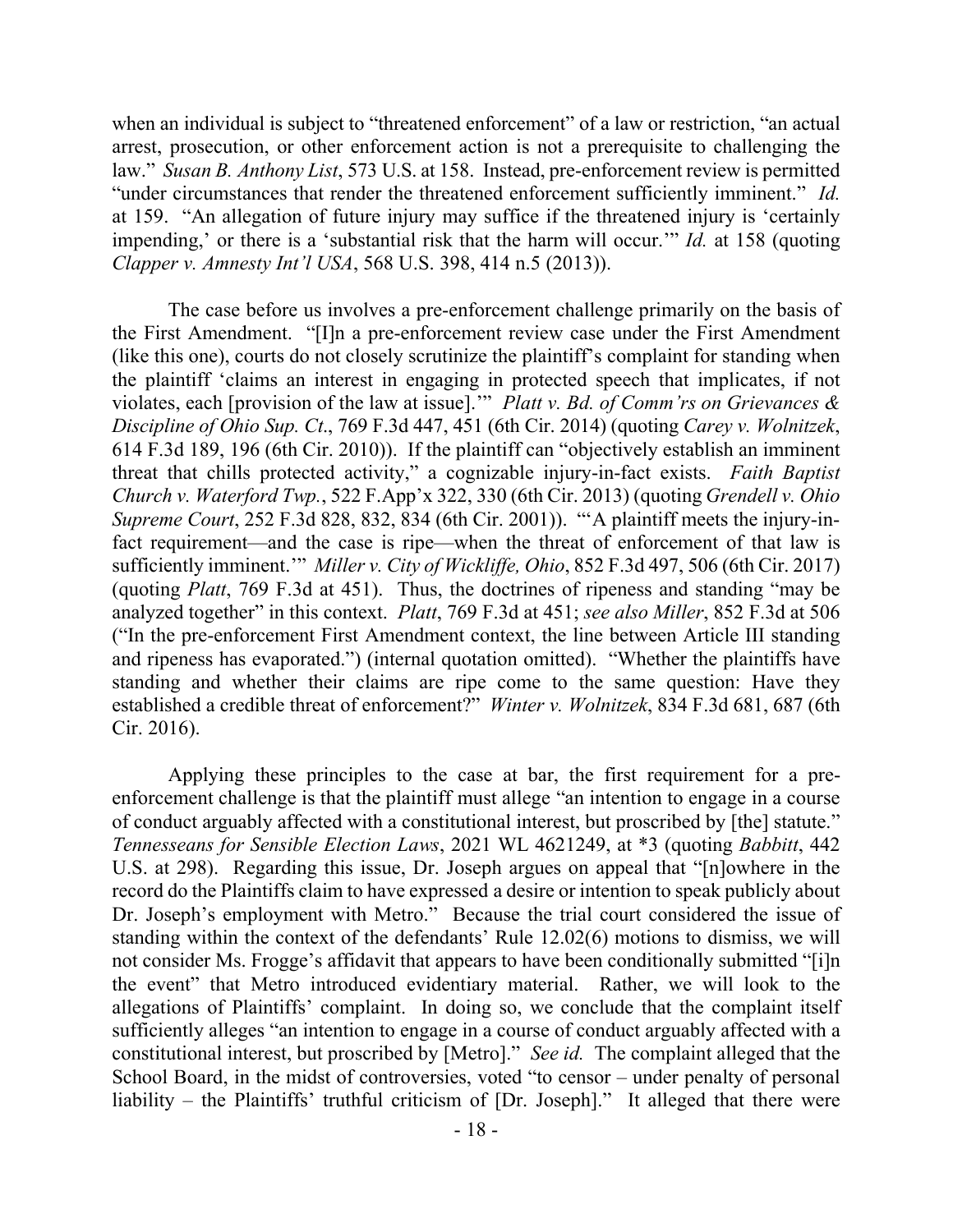several instances of alleged misconduct during Dr. Joseph's tenure and noted local news reports detailing "alleged mishandling of sexual harassment claims, finding of low employee morale and pay disparities after outside legal counsel was hired to investigate, allegations involving no-bid contracts, and changes in student discipline policy that left teachers with fewer tools to manage their classrooms." It alleged that Dr. Joseph's failure to report instances of teacher misconduct led the State of Tennessee to recommend suspension of his educator's license. The complaint alleged that Plaintiffs voted against the Severance Agreement containing the non-disparagement clause, which "purported to censor and prevent . . . Plaintiffs – all public officials with roles that carry significant public interest – from disparaging" Dr. Joseph or making truthful statements if they would tend to harm his reputation by subjecting him to public contempt, disgrace, or ridicule, or adversely affect his business. They alleged that the non-disparagement clause effected a prior restraint on their "right and ability to make a vast number of constitutionally protected comments regarding Dr. Joseph and his performance as Director of Schools." They alleged that it "forbids the Plaintiffs—three duly elected officials who have a duty and obligation to their constituents—from speaking candidly and honestly with their constituents and with other elected officials, including one another, about matters essential to their offices and their official duties." They alleged that it "prohibits the Plaintiffs from reporting crime, cooperating with official investigations, providing truthful testimony, or making constitutionally protected statements in their official and individual capacities regarding matters of public concern." Thus, we find no support for Dr. Joseph's assertion that Plaintiffs never expressed "a desire or intention to speak publicly about Dr. Joseph's employment with Metro." To the contrary, they alleged "an intention to engage in a course of conduct arguably affected with a constitutional interest, but proscribed by" Metro's legislatively-approved contract, meeting the first element for a pre-enforcement challenge. *See id.*

The next element is whether a "credible threat" of prosecution or enforcement exists. *Id.* The defendants argue that there is no credible threat of enforcement. The Sixth Circuit has set forth several factors to consider in determining whether a "credible threat" of prosecution exists. *Tennesseans for Sensible Election Laws*, 2021 WL 4621249, at \*3 (citing *Online Merchants Guild v. Cameron*, 995 F.3d 540, 550 (6th Cir. 2021)). Those include: (1) a history of past enforcement against the plaintiffs or others; (2) enforcement warning letters sent to the plaintiffs regarding their conduct specifically; (3) an attribute of the challenged statute or policy that makes enforcement easier or more likely, such as a provision allowing any member of the public to initiate an enforcement action; and (4) a defendant's refusal to disavow enforcement of the statute against a particular plaintiff. *Id.*  (citing *Online Merchants Guild*, 995 F.3d at 550). However, it is important to note that these factors "are not exhaustive, nor must each be established." *Online Merchants Guild*, 995 F.3d at 550.

At first glance, the first factor – history of past *enforcement* – does not appear particularly helpful. *See, e.g.*, *Online Merchants Guild*, 995 F.3d at 550 (concluding that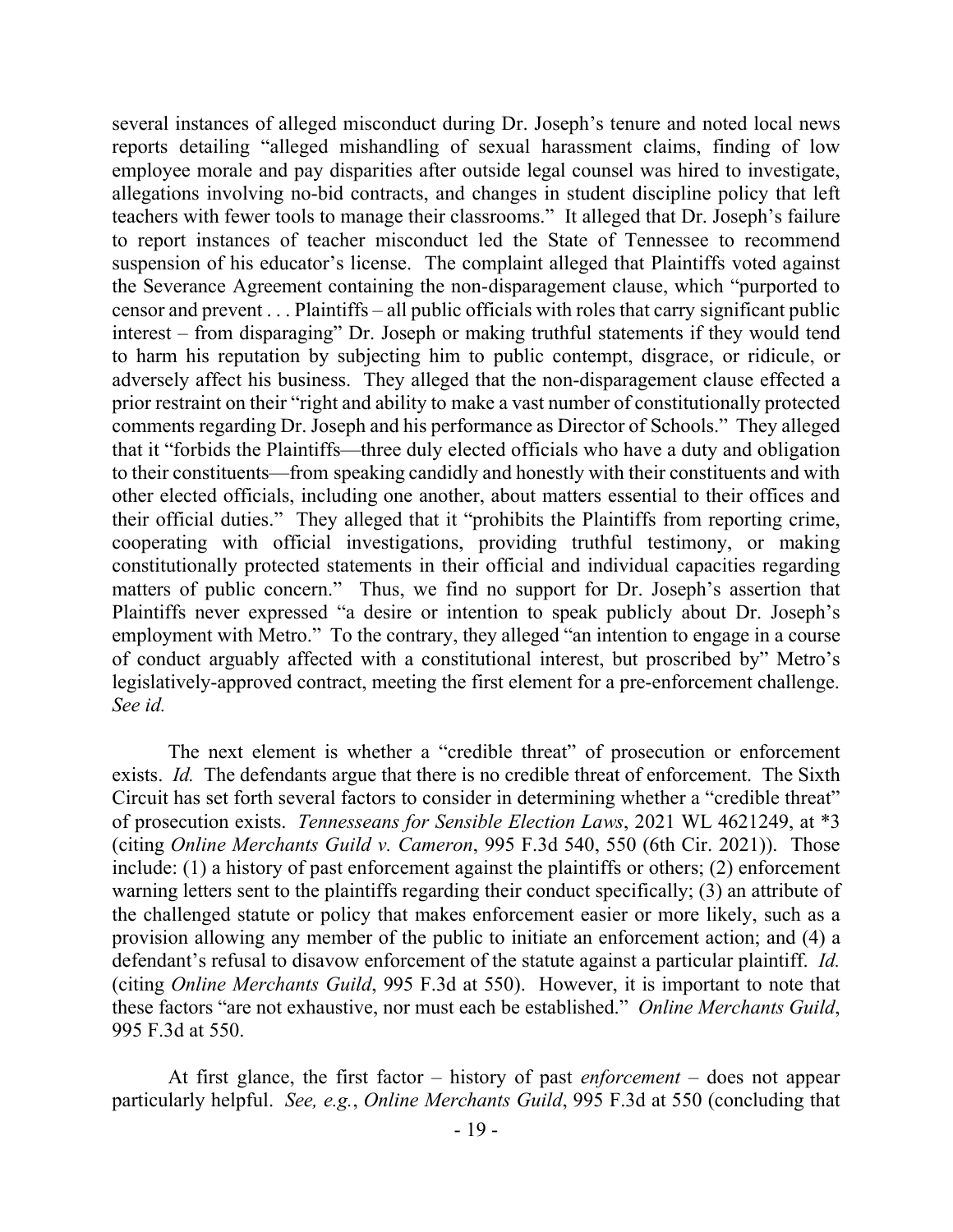this factor carried "little weight" where the law was "enforceable only during a declared emergency" and it "ma[de] sense that there would be at best limited evidence of a history of enforcement"). The non-disparagement clause had been only recently approved by a majority of the Board, and Plaintiffs, as the only three Board members who voted against it, are the only three individuals likely to be targets of its enforcement. Thus, there have been no prior "enforcement" actions against Plaintiffs (or others) to date. However, this is not a prerequisite for standing. *See Susan B. Anthony List*, 573 U.S. at 158 ("an actual arrest, prosecution, or other enforcement action is not a prerequisite to challenging the law"); *Daly v. McGuffey*, No. 21-3266, 2021 WL 7543815, at \*3 (6th Cir. Nov. 15, 2021) ("plaintiffs are not required to show a history of past enforcement for the same conduct"). Aside from any history of *enforcement*, however, we conclude that the history and circumstances surrounding the very *adoption* of the Severance Agreement are relevant. *See Minn. Democratic-Farmer-Lab. Party by Martin v. Simon*, 970 N.W.2d 689, 696-97 (Minn. Ct. App. 2022) ("[F]ederal courts have considered the history of the statute's enforcement, as well as how recently it was enacted."); *see, e.g.*, *St. Paul Area Chamber of Com. v. Gaertner*, 439 F.3d 481, 486 (8th Cir. 2006) ("[T]he threat of prosecution is greater under a statute enacted relatively recently."). Again, the stated factors above are not exhaustive. This is not a typical case where Plaintiffs are attempting a "preenforcement" challenge to a longstanding rule or statute that may or may not have been enforced throughout its history. *See, e.g.*, *Plunderbund Media, LLC, v. Dewine*, 753 F. App'x 362, 365-72 (6th Cir. 2018) (considering a history of enforcement or lack of enforcement of a statute that had "been in effect for decades"). This case involves a Severance Agreement only recently negotiated by Dr. Joseph and the Board and then legislatively adopted by the Board. It is reasonable to conclude that Dr. Joseph and the Board approved the Severance Agreement, over Plaintiffs' objection, with the expectation and intention that it would be enforced against them. Thus, the history of this restriction supports a finding that there is a credible threat of its enforcement.

The second factor is whether "enforcement warning letters" have been sent to the plaintiffs "regarding their specific conduct." *Online Merchants Guild*, 995 F.3d at 550. Again, the nature of the restriction at issue in this case somewhat limits the applicability of this factor as stated. However, the Sixth Circuit "has held there to be standing for a preenforcement challenge without any warning letter or similar specific correspondence whatsoever." *Id*. (citing *Platt*, 769 F.3d at 452). Furthermore, as Plaintiffs noted before the trial court, the non-disparagement clause itself contains a specific "threat" of future enforcement directly against Plaintiffs. The Board not only agreed that the clause would be "binding upon each Board member individually" but also suggested that Dr. Joseph would have the "right to institute litigation and seek damages against any Board member in his/her individual capacity who violates the terms and conditions [of] this Article of the agreement." Thus, in our view, the Severance Agreement itself served as a "de facto" warning letter that Plaintiffs' specific conduct would be subject to punishment. *See, e.g.*, *Miller*, 852 F.3d at 506 (noting that a denial of a license to plaintiffs "would have acted as a de facto 'warning letter' that plaintiffs' conduct was potentially subject to prosecution");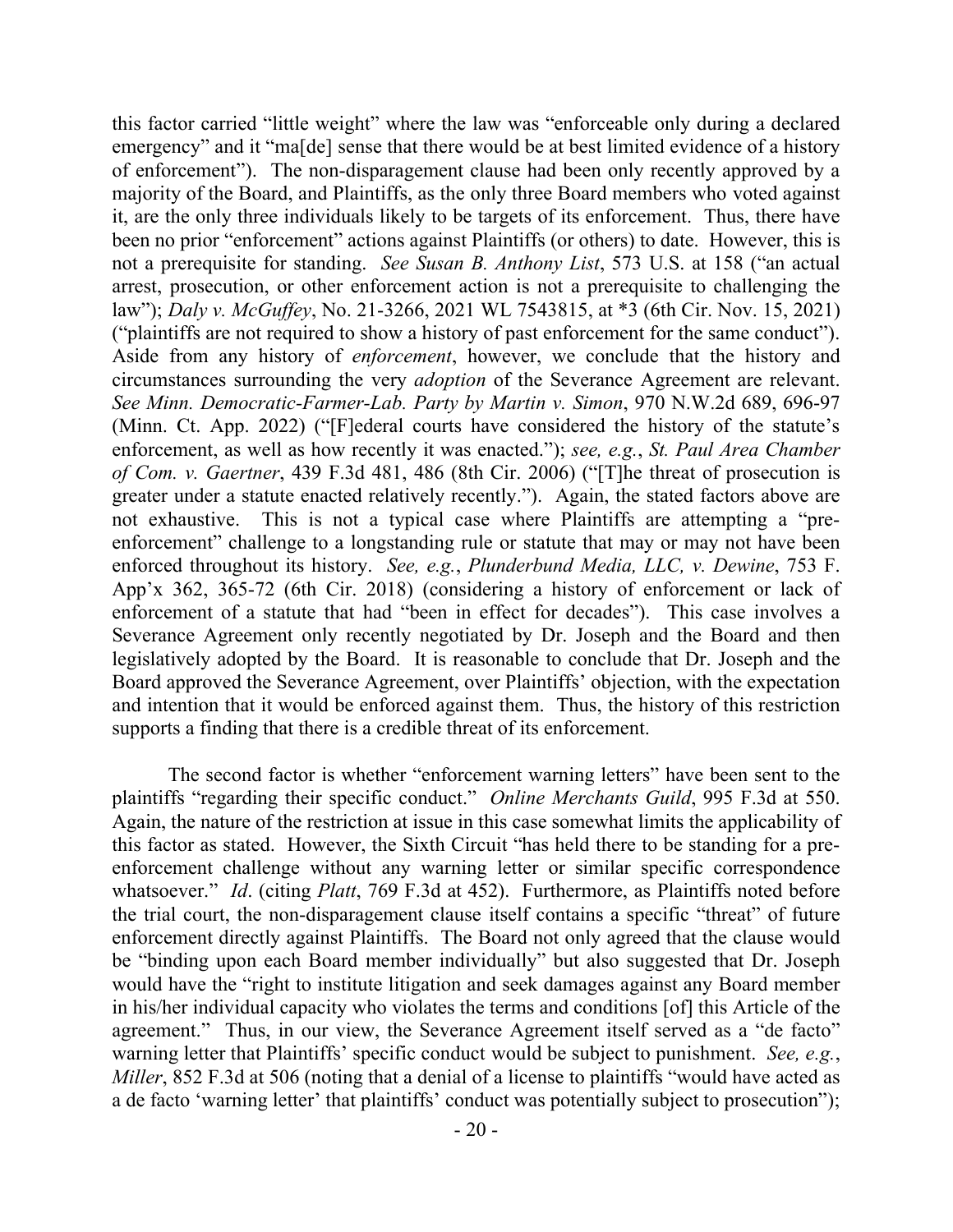*see also McKay v. Federspiel*, 823 F.3d 862, 867-70 (6th Cir. 2016) (noting that posted warning signs addressed to the general public "do not give rise to the same level of threatened enforcement" as letters addressing the plaintiff or his conduct specifically). This factor also suggests that there is a credible threat or fear of enforcement.

The third factor is whether the challenged policy has an attribute "that makes enforcement easier or more likely, such as a provision allowing any member of the public to initiate an enforcement action." *Online Merchants Guild*, 995 F.3d at 550. "A statute is more likely to trigger a credible fear of prosecution if it contains a feature making enforcement of the statute easier or more likely," such as "a citizen-enforcement provision authorizing a member of the public to file complaints." *Plunderbund Media*, 753 F. App'x 362, 370-71; *see, e.g.*, *Online Merchants Guild*, 995 F.3d at 551 ("[P]rivate plaintiffs may bring a damages action to remedy price-gouging violations, which increases the likelihood that Guild members will have to defend against price-gouging suits."). $8$  Here, the Severance Agreement contemplates that Dr. Joseph could easily bring an enforcement action by instituting litigation and seeking damages against an individual Board member in his or her individual capacity. We also note that the Severance Agreement broadly prohibits "any disparaging *or* defamatory comments," (emphasis added), and with the definition of "defamatory" not being limited to false statements, it effectively prohibits even truthful statements about Dr. Joseph if they tend to harm his reputation by subjecting him to "public contempt, disgrace, or ridicule" or "adversely" affecting his business. In our view, this is a particular feature or attribute of the Severance Agreement that makes an enforcement action by Dr. Joseph "easier or more likely." Thus, we conclude that this factor also weighs in favor of a finding that the threat of an enforcement action is credible.

The final factor is whether a defendant has refused to disavow enforcement of the statute against a particular plaintiff. *Id.* at 550. We recognize that Dr. Joseph and Metro filed a "joint reply" just before the hearing stating that they "agree that the provision should be interpreted to limit only the speech of the School Board itself (or those speaking on behalf of the Board), not that of individual Board members" and now "disavow[] any interpretation of the severance agreement that would prevent the Plaintiffs from speaking freely, either as individual board members or as individual citizens." According to the defendants, this means that Plaintiffs cannot establish standing. We disagree. Notably, the statements of counsel in the joint reply were not supported by any affidavits, nor did they alter the terms of the Severance Agreement legislatively adopted by the Board. This Court is tasked with deciding the issue of standing based on the allegations in the complaint. As such, the statements in the joint reply do not alter our conclusion. Moreover, "[a] defendant may not eliminate standing at will by ceasing to enforce a statute whenever it pleases." *Faith Baptist Church*, 522 F. App'x at 331 (noting that dismissal of the plaintiffs' case

<sup>8</sup> The Sixth Circuit acknowledged that the law contained "various safe harbors that preclude *liability*  if an enforcement action materializes" (emphasis added), but they did not preclude enforcement actions and the associated costs that the Guild's members would incur. *Online Merchants Guild*, 995 F.3d at 551.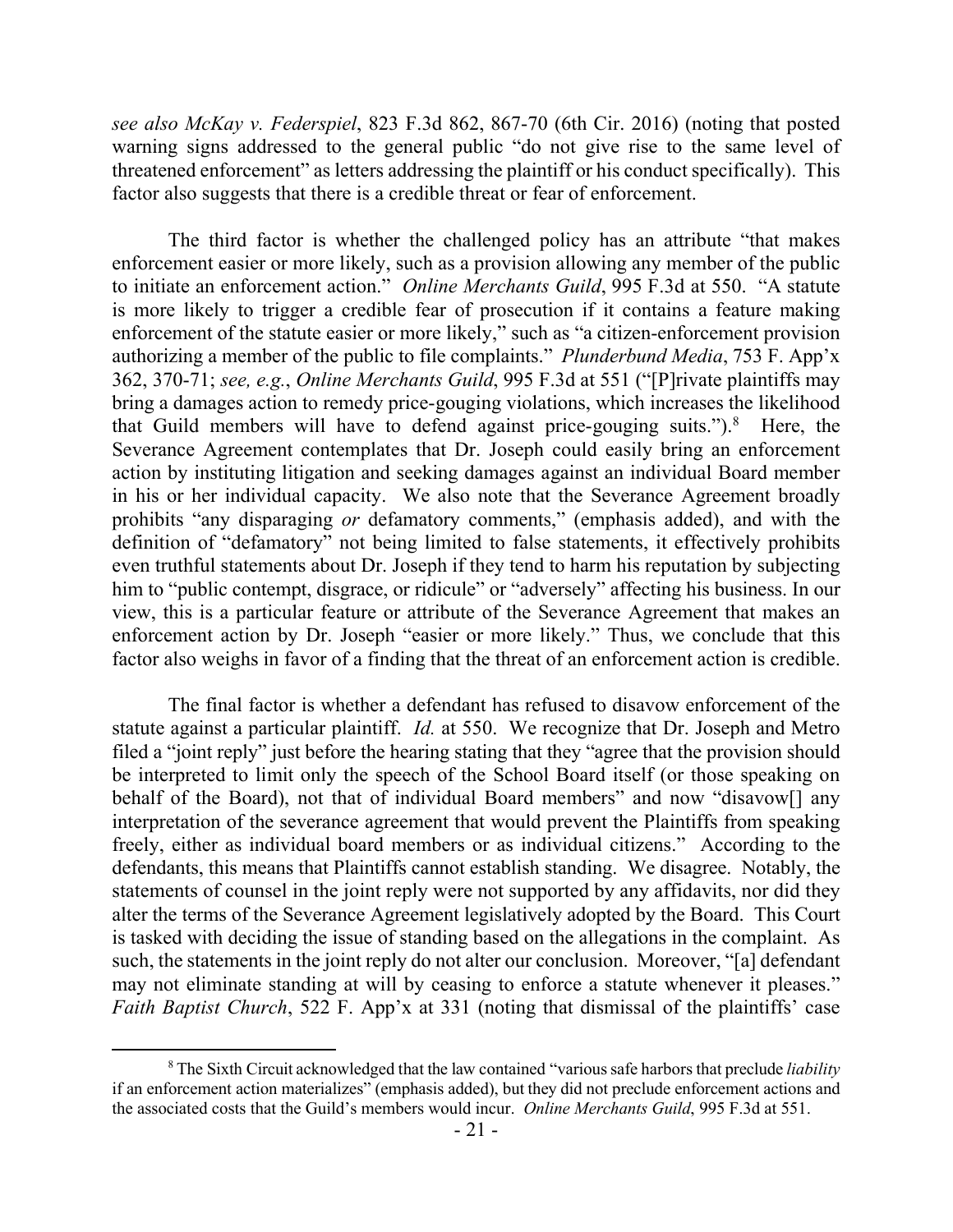"would leave them in a legal penumbra, uncertain of the legality of their actions and afraid that [the defendant] might enforce its ordinance at any time").

In addition, "standing may be established under [Sixth Circuit] precedent on targeted laws, which holds that even when prosecutors disavow enforcement of a law, plaintiffs may still sufficiently allege standing when the law is specifically targeted at the plaintiffs." *Plunderbund Media*, 753 Fed.Appx. at 371-72. "A number of cases have found it sufficient that suit is brought by the only plaintiff that is subject to regulation by an enactment." 13B *Fed. Prac. & Proc.* § 3532.5 (3d ed.). In *National Rifle Association of America v. Magaw*, 132 F.3d 272, 283 (6th Cir. 1997), the Court reasoned that plaintiffs were "in a special posture with regard to the issue of standing" when they sought to challenge an act that singled out and specifically targeted them. *See also Pic-A-State Pa., Inc. v. Reno*, 76 F.3d 1294, 1299 (3d Cir. 1996) ("[C]ourts have found sufficient adversity between parties to create a justiciable controversy when suit is brought by the only plaintiff subject to regulation by an enactment."); *People of State of Ill. v. Gen. Elec. Co.*, 683 F.2d 206, 210 (7th Cir. 1982) ("[A]s the Act has only one conceivable target -- the Morris facility -- it is extremely unlikely that the state would overlook the violation."); *St.. Paul Area Chamber of Com.*, 439 F.3d at 485 (8th Cir. 2006) ("When a statute is challenged by a party who is a target or object of the statute's prohibitions, there is ordinarily little question that the statute has caused him injury.") (internal quotation omitted). Because Plaintiffs are the very targets of the non-disparagement clause, there is a substantial risk of enforcement against them.

We reiterate that "individuals or groups need not wait to be prosecuted for the exercise of First Amendment rights before they can bring a lawsuit, provided there is a 'claim of specific present objective harm or a threat of specific future harm.'" *Jones v. Coleman*, 848 F.3d 744, 749 (6th Cir. 2017) (quoting *Laird v. Tatum*, 408 U.S. 1, 13-14 (1972)). "A threat is credible, in this context, if a person must censor herself to avoid violating the law in question." *Miller*, 852 F.3d at 506; *see also Platt*, 769 F.3d at 452 ("Platt thus must censor himself to avoid violating the Code, which amounts to a credible fear of enforcement.") (quotation omitted). That is precisely what Plaintiffs have done in response to the Board's adoption of the non-disparagement clause and the threat of its enforcement. In summary, Plaintiffs are specifically targeted by the non-disparagement clause, and their fear of its enforcement is credible, not imaginary or wholly speculative. They have established a factual, non-conjectural basis for their fear of enforcement. Thus, the second requirement for a pre-enforcement challenge is met.

Aside from the pre-enforcement analysis, we note that Metro raises a separate argument as to why Plaintiffs should lack standing in this case. Metro argues that Plaintiffs lack standing to pursue a challenge to the Severance Agreement because they are not parties to the contract. Metro relies on cases involving contract law stating that persons who are not parties to a contract or third-party beneficiaries thereof lack standing to enforce the contract or challenge its validity. *See, e.g.*, *Slorp v. Lerner, Sampson & Rothfuss*, 587 F.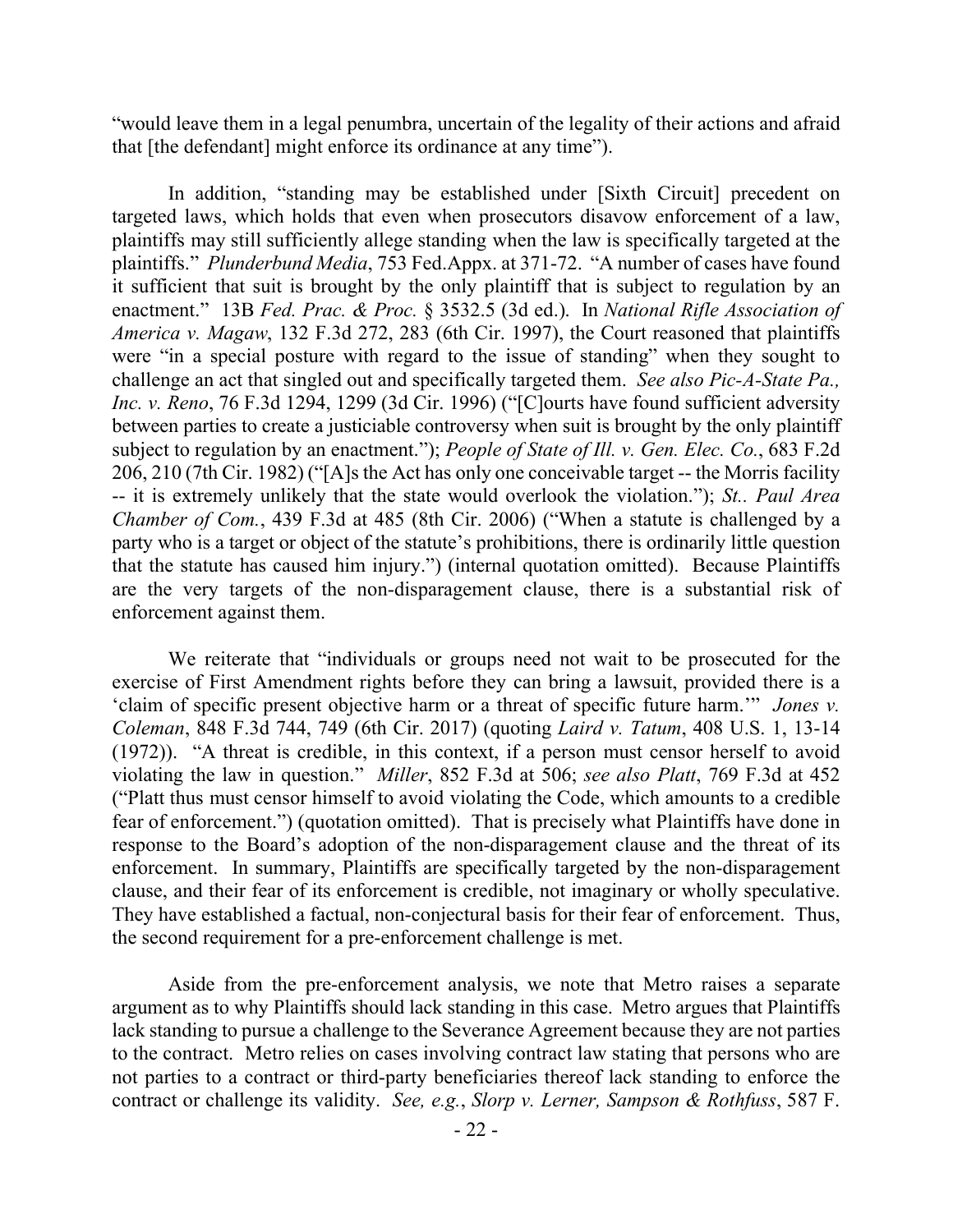Appx. 249, 254-55 (6th Cir. 2014). As this Court recently noted, "'Where [parties] do not have a right to enforce the contract themselves, and where they are not third party beneficiaries to the contract, no standing exists under the Declaratory Judgment Act to bring an action to determine the rights *of the parties under the contract*." *Elvis Presley Enterprises, Inc. v. City of Memphis*, No. W2019-00299-COA-R3-CV, 2022 WL 854860, at \*12 (Tenn. Ct. App. Mar. 23, 2022) (quoting *Farmers Ins. Co. v. Miller*, 926 S.W.2d 104, 107 (Mo. Ct. App. 1996)) (emphasis added). The difference here is that this contract expressly states that the non-disparagement clause is "binding upon each Board member individually." As such, this is not a case where a third-party who is not a party to the contract is seeking a declaration of the rights of *other parties to* the contract. This case involves an effort to challenge a contract that expressly states that it is binding upon nonparties, and those non-parties are attempting to have *their own rights* determined. Therefore, the caselaw cited by Metro is not controlling. *See Oeschger v. GeneThera, Inc*., 395 F. Supp. 3d 345, 352-53 (D. Vt. 2019) (acknowledging that nonparties to contracts generally lack standing to seek a declaration of rights under a contract but concluding that the case before it was different because the plaintiff sought a declaratory judgment that he had no liability under the agreement on the basis that he was not bound by it in the first place); *Leevers v. Bilberry*, No. 4:04-CV-34 (CDL), 2007 WL 315344, at \*3-4 (M.D. Ga. Jan. 31, 2007) (finding standing where a party sought declaratory and injunctive relief that it was not required to arbitrate because it was not a signatory to the arbitration agreement and was made a party to arbitration without its consent). Moreover, this was more than a mere contract among private parties that purported to bind Plaintiffs; it was approved by a resolution of the Board.

Finally, Metro argues that Plaintiffs lacked standing because "[i]t goes without saying that a contract cannot bind a nonparty," and therefore, Plaintiffs "could never have been bound" by the Severance Agreement *legally*, and it could not *lawfully* have been binding or enforced against them regardless of the language to the contrary in the contract itself. Metro suggests that the obvious invalidity of the language in the contract under "basic contract principles" renders "untenable" any argument that the contract could have *lawfully* been enforced in order to censor Plaintiffs' speech, prevent them from communicating, or ultimately "infringe upon their First Amendment rights." Metro also argues that the obvious unenforceability of the contract defeats the redressability element of standing because the requested declaratory and injunctive relief "can therefore not accomplish anything" if the contract is already unenforceable under contract law.

We do not agree that this argument defeats Plaintiffs' standing to bring this lawsuit challenging the Severance Agreement. This is essentially one of the alternative *merits* arguments regarding enforceability that Plaintiffs advanced during the course of this litigation, and at the same time, Metro appears to question the *merits* or ultimate success of Plaintiffs' First Amendment claim. However, standing focuses on "a party's right to bring a cause of action, and the likelihood of success on the merits does not factor into such an inquiry.'" *Fisher*, 604 S.W.3d at 396; *see, e.g.*, *Parsley v. City of Manchester*, No.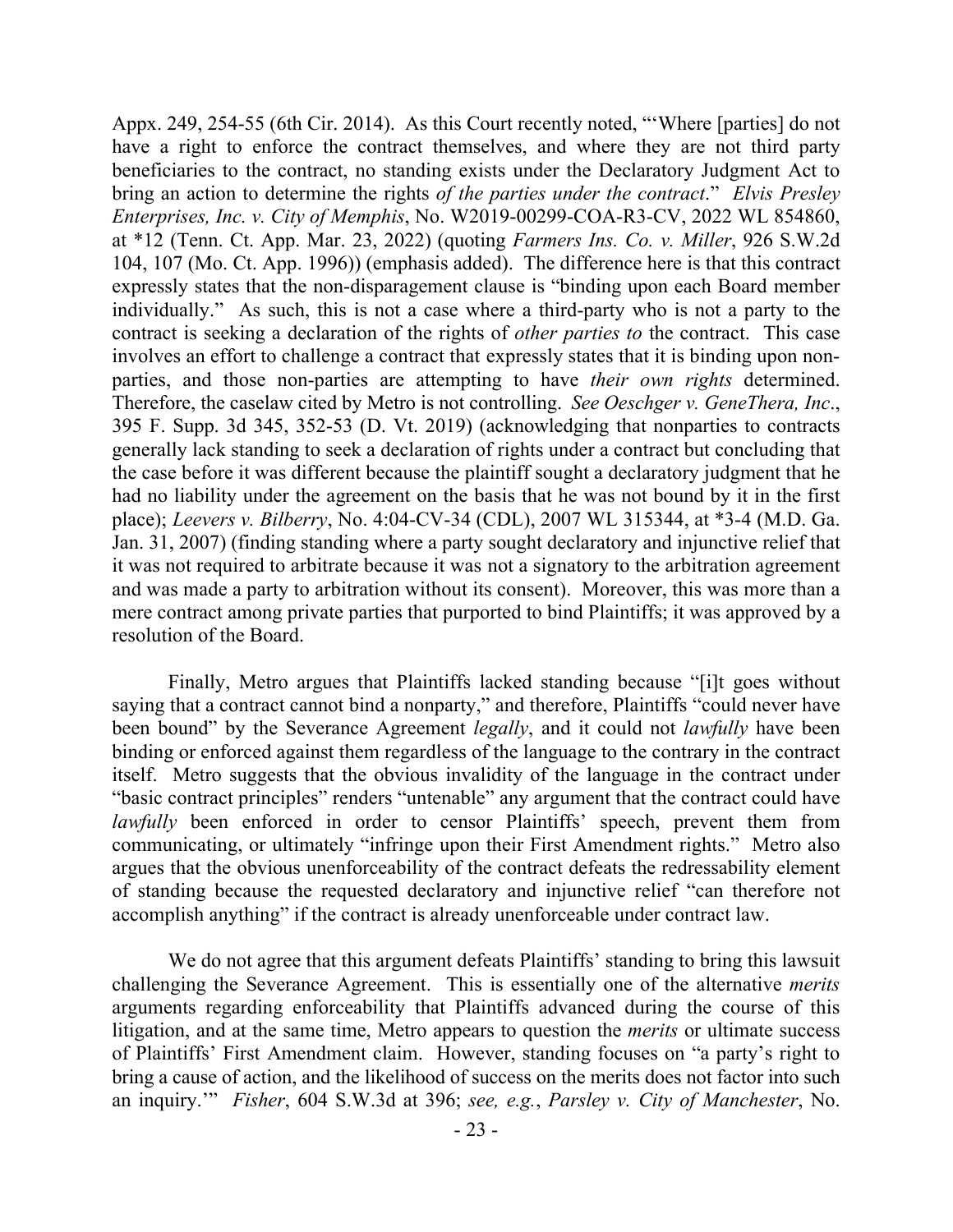M2021-00200-COA-R3-CV, 2021 WL 6139210, at \*4 (Tenn. Ct. App. Dec. 29, 2021) (explaining that a trial court "put the cart before the horse" by ruling that the plaintiff did not have standing on the basis that the city charter language did not entitle him to a position, as "an ultimate decision adverse to a plaintiff on the merits of the case does not deprive the party of standing to bring the action"). "[T]he party seeking a declaratory judgment is not required to allege facts in its complaint demonstrating that it is entitled to a favorable decision." *Blackwell v. Haslam*, No. M2011-00588-COA-R3-CV, 2012 WL 113655, at \*8 (Tenn. Ct. App. Jan. 11, 2012). "[T]he fact that the party seeking declaratory relief is not entitled to a favorable judgment—that he, she, or it will not prevail on the issue in controversy—does not mean that the parties are not entitled to the 'relief from uncertainty that a declaratory judgment affords.'" *Id*. at \*7. The same should hold true when a party *is* entitled to a favorable judgment. "[T]he likelihood of success on the merits does not factor into such an inquiry." *Fisher*, 604 S.W.3d at 396. The fact that the defendants admit in their briefs that their contract was unlawful should not prevent Plaintiffs from having standing to challenge the contract in court.

For purposes of standing, "what is essential is that the party seeking the declaratory judgment state facts sufficient to demonstrate the existence of an actual controversy concerning the matter at issue in the declaratory judgment action." *Blackwell*, 2012 WL 113655, at \*8. "The prevailing rule is that when a party seeking a declaratory judgment alleges facts demonstrating the existence of an actual controversy concerning a matter covered by the declaratory judgment statute, the court should not grant a [Rule] 12.02(6) motion to dismiss but, instead, proceed to render a declaratory judgment as the facts and law require." *Cannon Cty. Bd. of Educ. v. Wade*, 178 S.W.3d 725, 730 (Tenn. Ct. App. 2005). The general purpose of a declaratory judgment action is to resolve disputes and afford relief from uncertainty with respect to rights, status, and other legal relations. *Id*. We express no opinion as to the merits of Plaintiffs' claims in our analysis of standing. However, we conclude that Plaintiffs demonstrated a sufficient controversy for standing to exist by establishing that the Board and Dr. Joseph have attempted or purported to bind them to an existing legislatively-approved contract and to create contractual liability in the event that Plaintiffs violate the terms of that contract. Plaintiffs' alleged injury is also redressable because the requested relief *can* accomplish something – it can declare that the non-disparagement clause is in fact unenforceable and unconstitutional and enjoin its enforcement.<sup>9</sup>

 $\overline{a}$ 

<sup>9</sup> Metro compares this case to *California v. Texas*, 141 S. Ct. 2104, 2112 (2021), which involved a challenge to the Patient Protection and Affordable Care Act, requiring most Americans to obtain minimum health insurance coverage, when Congress had already amended the Act and "effectively nullified the penalty" for individuals who failed to do so by reducing it to \$0. The individual plaintiffs claimed "particularized" harm in the form of their payments to carry the coverage, claiming that the statutory language "commands them to buy health insurance." *Id.* at 2113-14.Assuming that this would meet the injury element of standing, the Court nevertheless found that it would not meet the second element – traceability. *Id.* at 2114. The Court explained,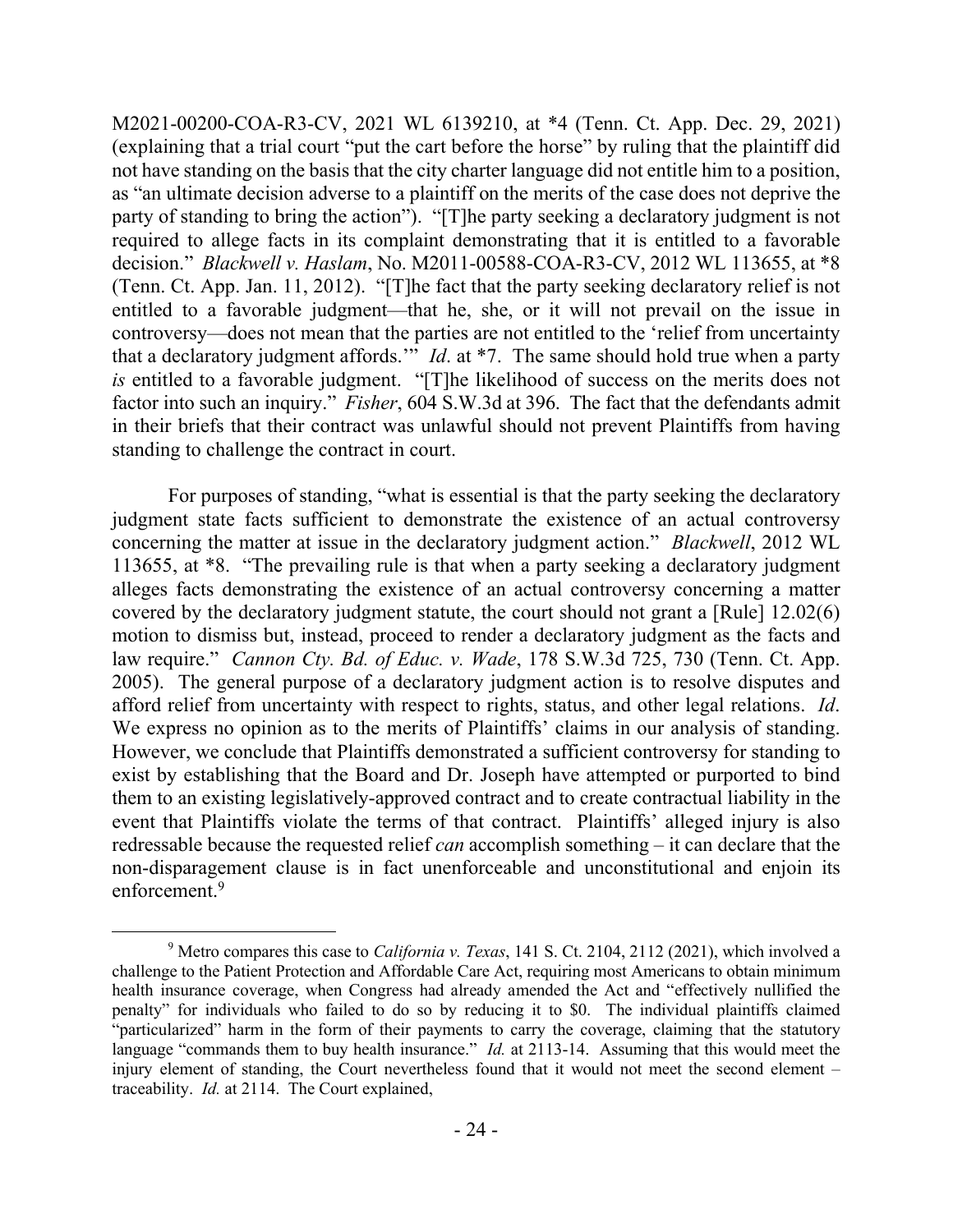We note that Dr. Joseph also raises a separate argument regarding the third element of standing – redressability, which means "the injury must be capable of being redressed by a favorable decision of the court." *Fisher*, 604 S.W.3d at 396. Dr. Joseph argues that invalidating and enjoining the enforcement of the non-disparagement clause would not "insulate Plaintiffs from suit" because he can still protect his reputation through a defamation claim. Thus, he claims that their injury, "a fear of future litigation," cannot be prevented by declaratory relief in this case. We are not persuaded by this argument. As Dr. Joseph acknowledges in his brief, a defamation claim would be based on statements that were false. The non-disparagement clause bars Plaintiffs from even truthful criticism of Dr. Joseph and suggests that he could bring a contract-based claim against Plaintiffs and seek damages in the event that they "violate[] the terms and conditions [of] this Article of the agreement." This is Plaintiffs' alleged injury, and it is "capable of being redressed by a favorable decision of the court." *Id*.

For all of these reasons, we conclude that Plaintiffs have standing to assert their preenforcement challenge, and their claims are sufficiently ripe.

 $\overline{a}$ 

Their problem lies in the fact that the statutory provision, while it tells them to obtain that coverage, has no means of enforcement. With the penalty zeroed out, the IRS can no longer seek a penalty from those who fail to comply. . . . Because of this, there is no possible Government action that is causally connected to the plaintiffs' injury—the costs of purchasing health insurance. Or to put the matter conversely, that injury is not "fairly traceable" to any "allegedly unlawful conduct" of which the plaintiffs complain. *Allen v. Wright*, 468 U.S. [at 751]. . . .

The plaintiffs point to cases concerning the Act that they believe support their standing. But all of those cases concerned the Act when the provision was indisputably *enforceable*, because the penalty provision was still in effect. . . . These cases therefore tell us nothing about how the statute is enforced, or could be enforced, today.

*Id.* The Court noted that its cases had "consistently spoken of the need to assert an injury that is the result of a statute's actual or threatened *enforcement*, whether today or in the future." *Id.* "Here," the Court explained, "there is no action—actual or threatened—whatsoever. There is only the statute's textually unenforceable language." *Id.* at 2115. The Court said that the third element of standing – redressability – also made clear that "the statutory language alone is not sufficient." *Id.* The plaintiffs did not seek injunctive relief regarding the provision they alleged was unconstitutional; they only sought declaratory relief. *Id.* The Court added, "How could they have sought any such injunction? The provision is unenforceable. There is no one, and nothing, to enjoin." *Id.* at 2116. "To find standing here to attack an unenforceable statutory provision would allow a federal court to issue what would amount to an advisory opinion without the possibility of any judicial relief." *Id.*

Metro argues that Plaintiffs have likewise failed to meet the element of redressability because the non-disparagement clause is unenforceable "under basic contract principles," so any decision in this case would amount to an advisory opinion. However, this situation is unlike the one at issue in *California v. Texas*, where Congress had already amended the Act, leaving only "textually unenforceable language." The non-disparagement clause remained undisturbed in the legislatively-approved Severance Agreement, and it had not been declared or otherwise rendered unenforceable. That is the judicial relief sought by Plaintiffs, in addition to an injunction prohibiting its enforcement. Therefore, the element of redressability was met here.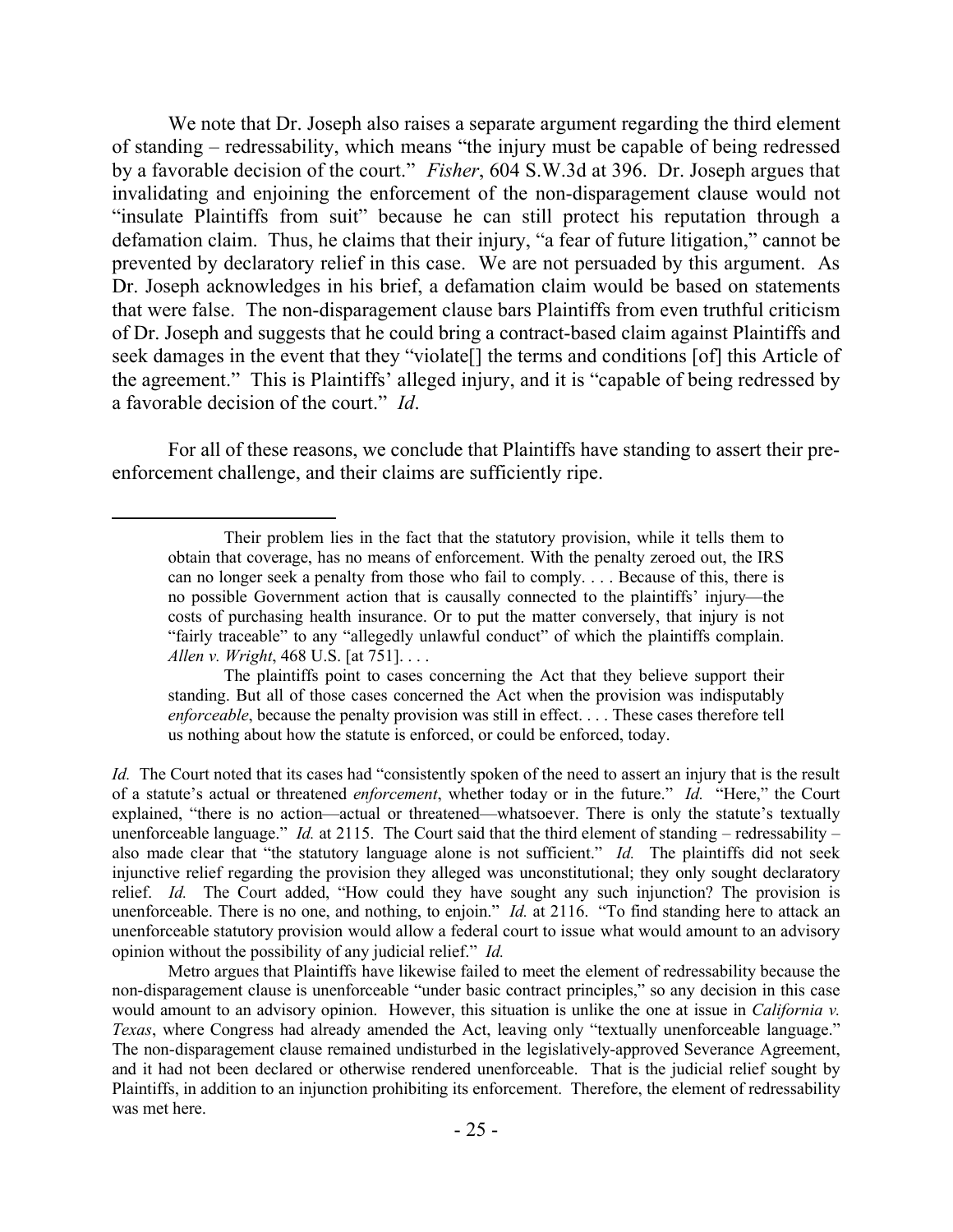# *C. PEPFA*

Metro argues on appeal that Plaintiffs' complaint "fails to state a claim under PEPFA" because "[i]n order to impose liability under PEPFA," discriminatory action must have been taken by the public employer as a result of the public employee's communication. *See* Tenn. Code Ann. § 8-50-603(b) ("If the court of competent jurisdiction determines that a public employer has disciplined, threatened to discipline or otherwise discriminated against an employee because such employee exercised the rights provided by this part, such employee shall be entitled to compensatory damages plus reasonable attorney fees."). Metro argues that Plaintiffs failed to allege any discriminatory action resulting from communication, so "the PEPFA claim" should be dismissed. However, as the trial court rightly noted, the defendants have continued to address the PEPFA issue as if Plaintiffs were asserting a claim for "liability" in the form of a cause of action for damages. Plaintiffs made clear that they were only asserting that the nondisparagement clause violated public policy expressed in the PEPFA, and therefore, the non-disparagement clause should be declared void. As a result, we need not consider Metro's argument that the allegations failed to "state a claim under PEPFA." Metro does not argue that the non-disparagement clause did not violate public policy. Even if it did, it would not be necessary to consider the issue on appeal due to the numerous alternative grounds upon which the trial court relied in declaring the non-disparagement clause unenforceable and unconstitutional, which the defendants have not appealed. *See Lovelace v. Baptist Mem'l Hosp.-Memphis*, No. W2019-00453-COA-R3-CV, 2020 WL 260295, at \*3 (Tenn. Ct. App. Jan. 16, 2020) (explaining that when a trial court provides more than one basis for its ruling, the appellant generally must appeal all of the alternative grounds for the ruling, and if a separate and independent ground supports the judgment made below and is not challenged on appeal, the appellate court must affirm).

### *D. The Trial Court's Award of Attorney Fees*

We now consider Plaintiffs' argument that this Court does not have subject matter jurisdiction to consider any issue regarding the trial court's award of attorney fees due to the timing and content of the defendants' notices of appeal. The notices of appeal were filed prematurely, after the entry of the order declaring the non-disparagement clause unenforceable and unconstitutional, but prior to the final award of attorney fees. This Court entered an order stating that the notices of appeal would be deemed premature and would be treated as filed as of the date of the final judgment. However, Plaintiffs argue that the notices of appeal did not (and could not) state that the defendants desired to appeal from the final order on attorney fees, so the subsequent final order is "unappealed" and "not within the Court's subject matter jurisdiction." Plaintiffs rely on *Howse v. Campbell*, No. M1999-01580-COA-R3-CV, 2001 WL 459106, at \*3 (Tenn. Ct. App. May 2, 2001), in which this Court held that a premature notice of appeal filed after an order dismissing one defendant did not perfect his appeal with respect to other defendants who were dismissed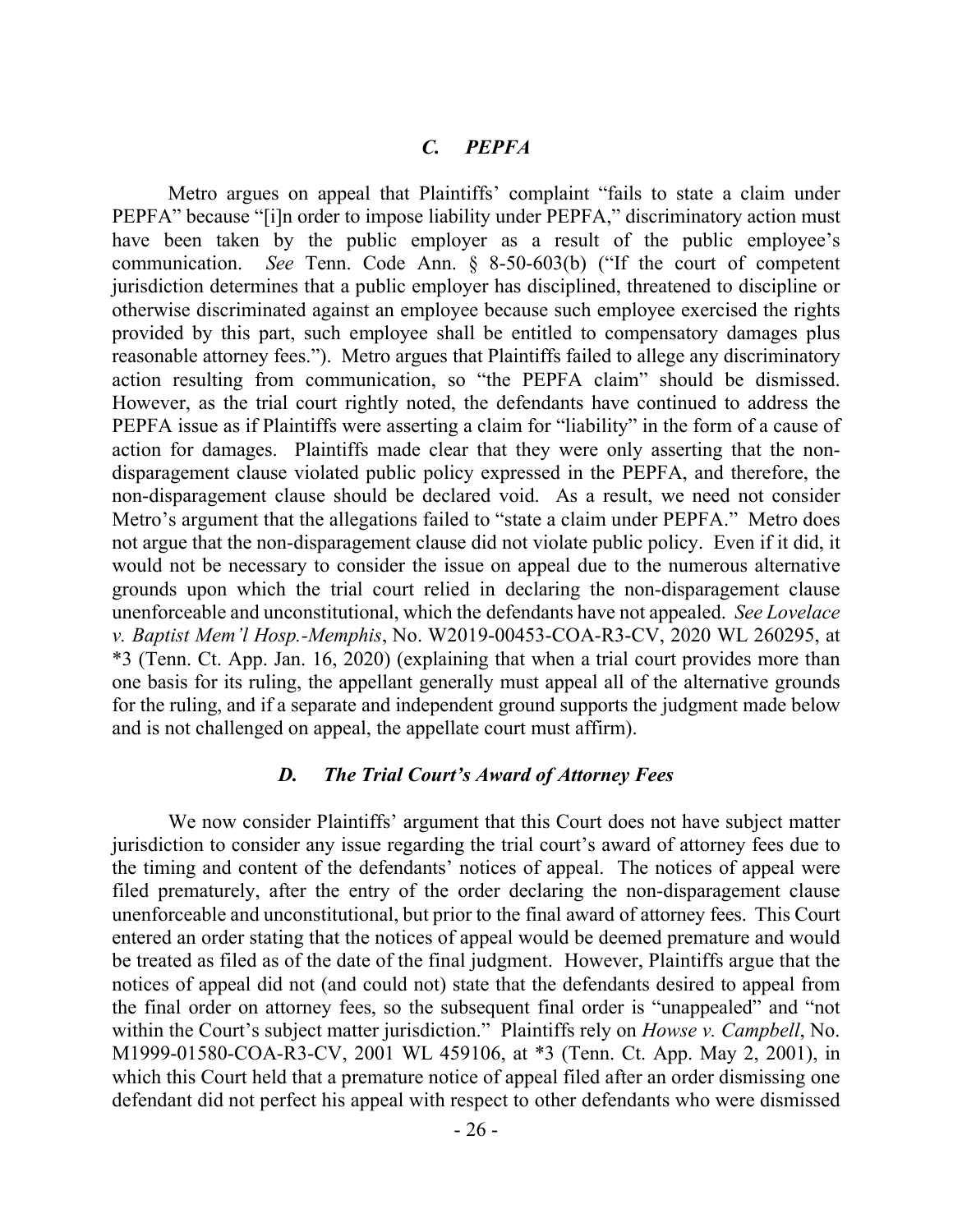over a year later. We explained that the appellant's failure to file a second notice "undermined the notice function that notices of appeal are intended to serve." *Id.*  However, we noted,

The facts of this case differ from the more common circumstance giving rise to a premature notice of appeal. Premature notices of appeal generally occur when a plaintiff attempts to appeal from the dismissal of one, but not all, of its claims against a single defendant. This notice is premature because the trial court has not yet adjudicated all the claims between the parties. However, the premature notice of appeal clearly puts the defendant on notice that the plaintiff intends to seek appellate review. *This case involves multiple parties.* The filing of a premature notice of appeal from the dismissal of the plaintiff's claims against one of the parties does not necessarily put the remaining defendants on notice that the plaintiff will choose to appeal from the later dismissal of its claims against them.

*Id.* at \*3 n.6 (emphasis added). Here, the facts fall within the "more common circumstance" discussed in *Howse*, involving a premature notice of appeal following the adjudication of "one, but not all," of the pending claims. It did not involve defendants dismissed at different times. Therefore, this case is distinguishable from *Howse*.

This Court considered a situation more similar to ours in *Consolidated Waste Systems, LLC v. Metro. Government of Nashville and Davidson County.*, No. M2002- 02582-COA-R3-CV, 2005 WL 1541860 (Tenn. Ct. App. June 30, 2005). In that case, an appellee argued that an appellant was precluded from raising issues regarding attorney fees when the notice of appeal stated that the appellant was appealing from a "final judgment" entered on the 6th day of August 2002" and did not mention the order awarding attorney fees entered in October. *Id.* at \*42. Although Tennessee Rule of Appellate Procedure 3(f) provides that a notice of appeal "shall designate the judgment from which relief is sought," we pointed out its Advisory Commission Comment, which states:

This subdivision specifies the content of the notice of appeal. The purpose of the notice of appeal is simply to declare in a formal way an intention to appeal. As long as this purpose is met, it is irrelevant that the paper filed is deficient in some other respect. Similarly, the notice of appeal plays no part in defining the scope of appellate review. Scope of review is treated in Rule 13. This subdivision read in conjunction with Rule 13(a) permits any question of law to be brought up for review [except as otherwise provided in Rule 3(e)] as long as any party formally declares an intention to appeal in a timely fashion.

*Id.* at \*42-43. We also discussed Rule 13(a), which provides that "any question of law may be brought up for review and relief by any party," and its Advisory Commission Comment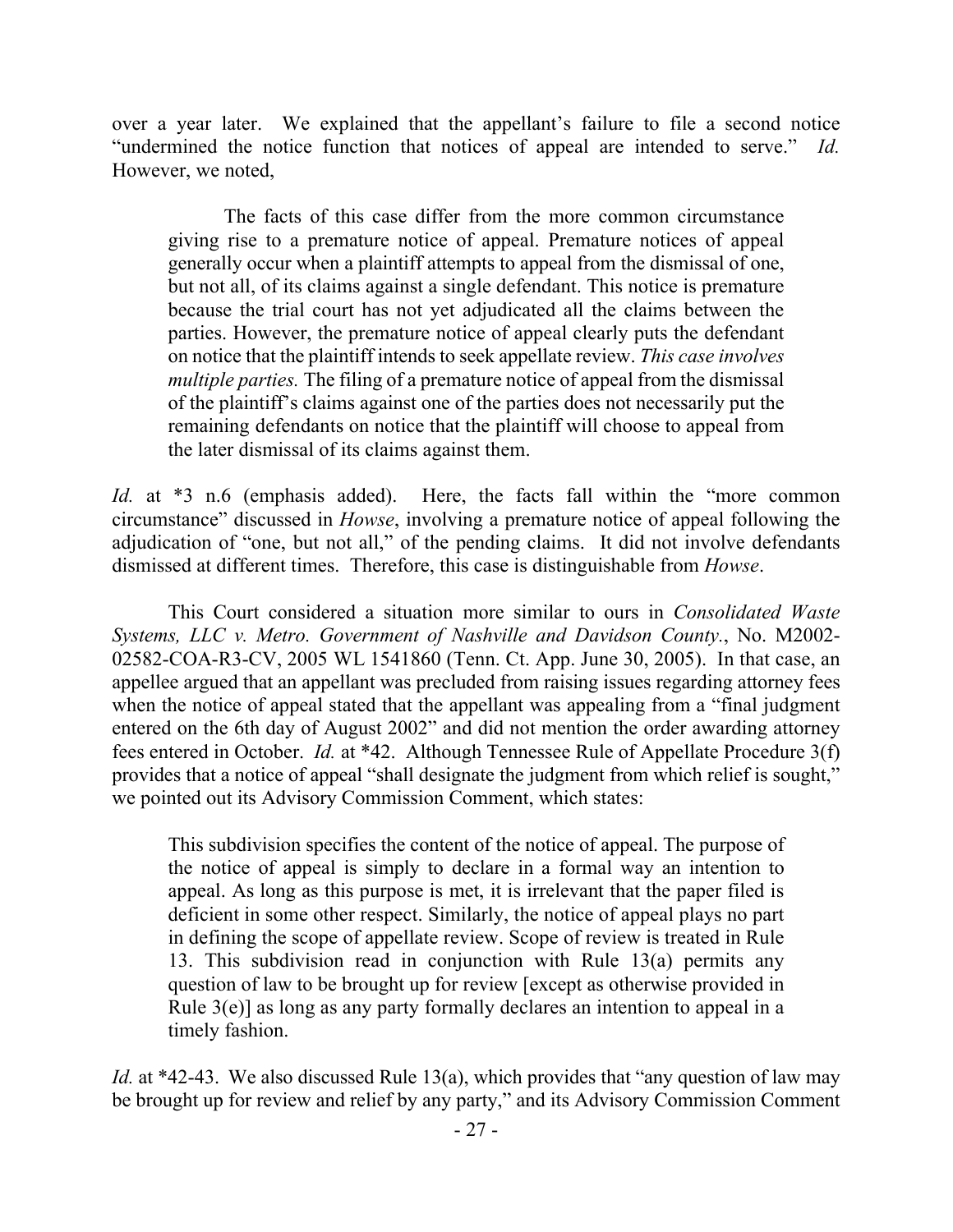stating that the rule "rejects use of the notice of appeal as a review-limiting device." *Id.* at \*42. At that time, Tennessee courts had considered the consequence of an appellant's failure to specify a particular order as the basis of the appeal a number of times but with "differing treatment, depending on the circumstances." *Id.* In some cases, this Court had held that "when a specific judgment or order is designated in the notice of appeal, Tenn. R. App. P. 3(f) limits the scope of appellate review to the judgment or order designated." *Id.* at \*44 (citing *Goad v. Pasipanodya*, No. 01A01-9509-CV-00426, 1997 WL 749462, at \*2 (Tenn. Ct. App. Dec. 5, 1997) *relying on Hall v. Hall*, 772 S.W.2d 432 (Tenn. Ct. App. 1989)). We also noted the *Howse* decision. *Id.* Ultimately, we acknowledged the argument that under the "*Hall*, *Goad*, and *Howse*" line of cases, "this court's review would be limited to the appellant's designation" and would not extend to the subsequent order on attorney fees. *Id.* at \*45. However, we also noted that the situation before us did not involve any complicating factors such as multiple defendants or untimeliness, like some of the other cases. *Id.* We conceded that the notice of appeal could reasonably be interpreted either way, indicating an intention to appeal only the first order or the award of attorney fees as well. *Id.* Given the "varying interpretations" of Rule 3(f), "the clear preference [] for liberality in interpreting a notice of appeal and the scope of appeal," and the lack of prejudice to the appellee from the failure to specifically designate the order on attorney fees, we concluded "the better view is that the [appellant] can raise any issue resulting from the trial court's final judgment." *Id.*

Since the decision in *Consolidated Waste*, this Court has noted the differing approaches to this issue numerous times. *See, e.g.*, *In re NHC--Nashville Fire Litig*., 293 S.W.3d 547, 557-58 (Tenn. Ct. App. 2008) ("Citing the language in Rule 3(f), this Court has at times refused to consider issues raised on appeal that were resolved in an order other than the one specified in the notice of appeal. . . . In other cases, the appellate court has focused on whether the "notice function" of Rule 3(f) has been served, to determine whether the scope of review must be limited to the order designated in the notice of appeal."); *Thompson v. Logan*, No. M2005-02379-COA-R3-CV, 2007 WL 2405130, at \*12 (Tenn. Ct. App. Aug. 23, 2007) ("Most of the cases use language indicating either a strict application of Rule 3(f) or else an approach declining to use that rule as an issuelimiting device and concentrating instead on the purpose of the notice of appeal."). We have repeatedly taken the approach from *Consolidated Waste*. *See In re Caleb F.*, No. M2016-01584-COA-R3-JV, 2017 WL 5712992, at \*4 (Tenn. Ct. App. Nov. 28, 2017) ("The notice of appeal is not a review-limiting device.") (quotation omitted); *Ray v. Ray*, No. M2013-01828-COA-R3-CV, 2014 WL 5481122, at \*10 n.9 (Tenn. Ct. App. Oct. 28, 2014) (explaining that the notice of appeal "plays no part in defining the scope of appellate review" and "is not a review-limiting device" so when "any party files a notice of appeal the appellate court may consider the case as a whole") (quotations omitted); *McKissack ex rel. McKissack v. Davidson Transit Org*., No. M2013-01224-COA-R3-CV, 2014 WL 575912, at \*2 n.3 (Tenn. Ct. App. Feb. 11, 2014) ("While we are aware of the various cases interpreting Tenn. R. App. P. 3(f), we decline to put narrow limits on the scope of appeal in this case."); *Cox v. Tenn. Farmers Mut. Ins. Co*., 297 S.W.3d 237, 243 (Tenn. Ct. App.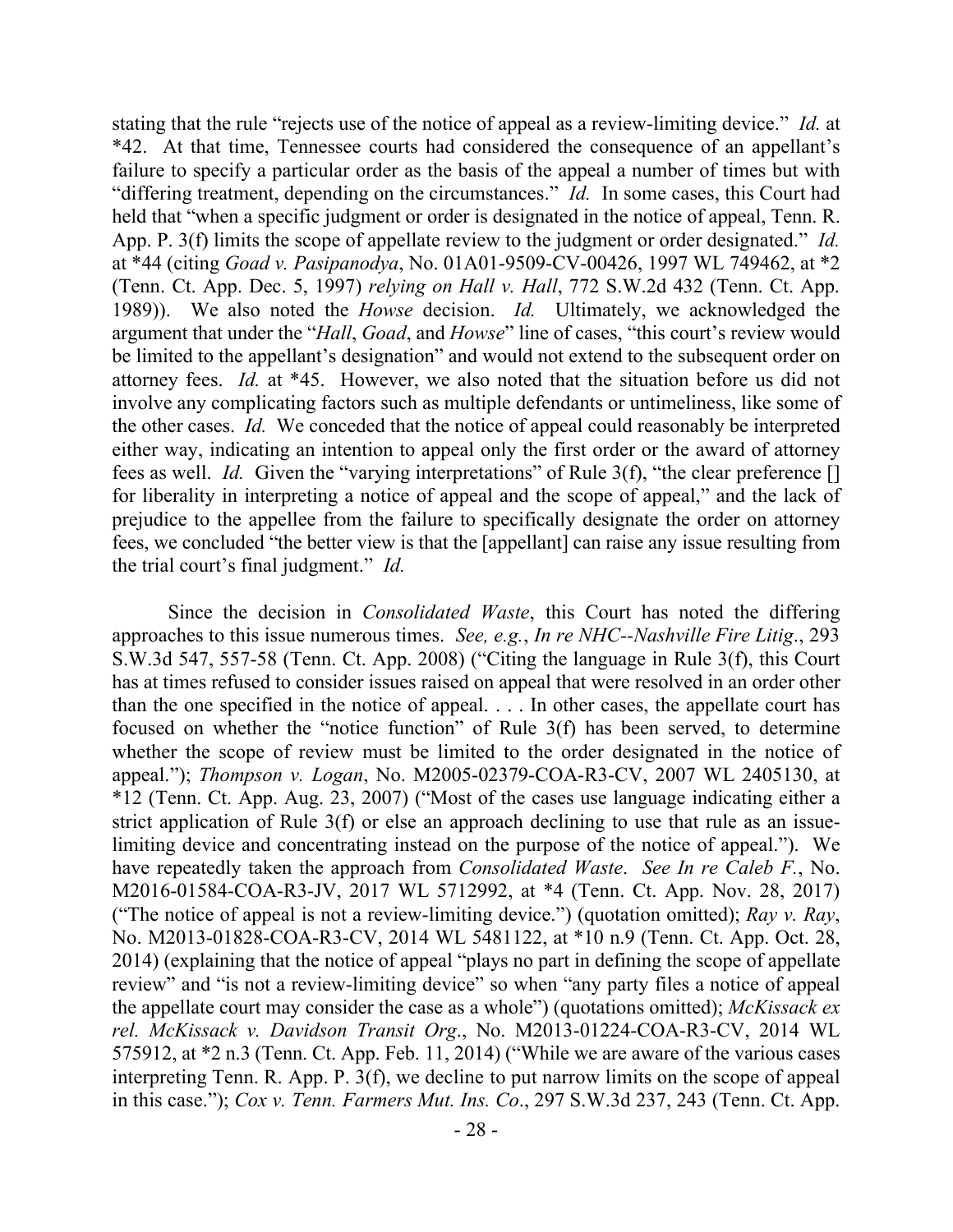2009) (rejecting the argument that Rule 3(f) should be narrowly construed); *Elliot v. Life of the S. Ins. Co.*, 296 S.W.3d 64, 68 (Tenn. Ct. App. 2008) ("Although Ms. Elliot appealed the order denying her motion to alter or vacate the orders for summary judgment, our review is not limited to only that order as it is well settled that the notice of appeal is not a review limiting device, and we may consider any question presented[.]"); *In re NHC-- Nashville Fire Litig.*, 293 S.W.3d at 560 ("We accord great deference to the advisory commission comments to the effect that Rule 3(f) is not intended to limit the scope of review so long as the notice of appeal informs the appellee that the appellant intends to seek further review of the trial court's judgment.").

Plaintiffs' brief on appeal relies on the *Howse*-*Hall* line of cases. We will instead apply the approach taken in *Consolidated Waste* and its progeny. Here, the initial order declaring the non-disparagement clause unenforceable and unconstitutional also included the trial court's ruling that "Plaintiffs are entitled to recover their reasonable costs and attorney's fees pursuant to 42 U.S.C. § 1988," and it directed Plaintiffs to submit their applications for fees by a certain deadline. Although the defendants filed their notices of appeal before the final awards were determined, the premature notices of appeal served their purpose of sufficiently informing Plaintiffs that the defendants intended to seek further review of the trial court's judgment. Thus, we reject Plaintiffs' argument that this Court lacks subject matter jurisdiction to reach any issue regarding attorney fees.

We now turn to the substance of the arguments presented on appeal regarding attorney fees. Metro's brief on appeal did not raise any issue regarding the trial court's award of attorney fees. However, it did state in a footnote that Metro adopted by reference and joined Dr. Joseph's brief. Dr. Joseph's brief contains one issue regarding attorney fees: "Whether qualified immunity should be extended to a former government employee in a suit initiated by his former employers to effectuate the policy rationale underpinning the doctrine of qualified immunity." Dr. Joseph argues that "ordering [him] to pay attorney fees erodes public policy rationale underpinning the doctrine of qualified immunity and good faith defenses." Plaintiffs contend that this issue should be deemed waived because it was raised for the first time on appeal. We agree. "[I]ssues not raised in the trial court cannot be raised for the first time on appeal." *Wallis v. Brainerd Baptist Church*, 509 S.W.3d 886, 898 (Tenn. 2016).

## *E. Attorney Fees on Appeal*

Plaintiffs argue that because they prevailed on their federal constitutional claims in the trial court, they should also be awarded attorney fees on appeal in the event that they prevail. We conclude that Plaintiffs qualify as prevailing parties within the meaning of 42 U.S.C. § 1988 and are entitled to an award of reasonable attorney's fees incurred on appeal related to their constitutional claims. *See Murrell v. Bd. of Admin. City of Memphis Pension & Ret. Sys*., No. W2020-00187-COA-R3-CV, 2021 WL 1233500, at \*5 (Tenn. Ct. App. Mar. 31, 2021) *perm. app. denied* (Tenn. Sept. 22, 2021). The trial court must determine